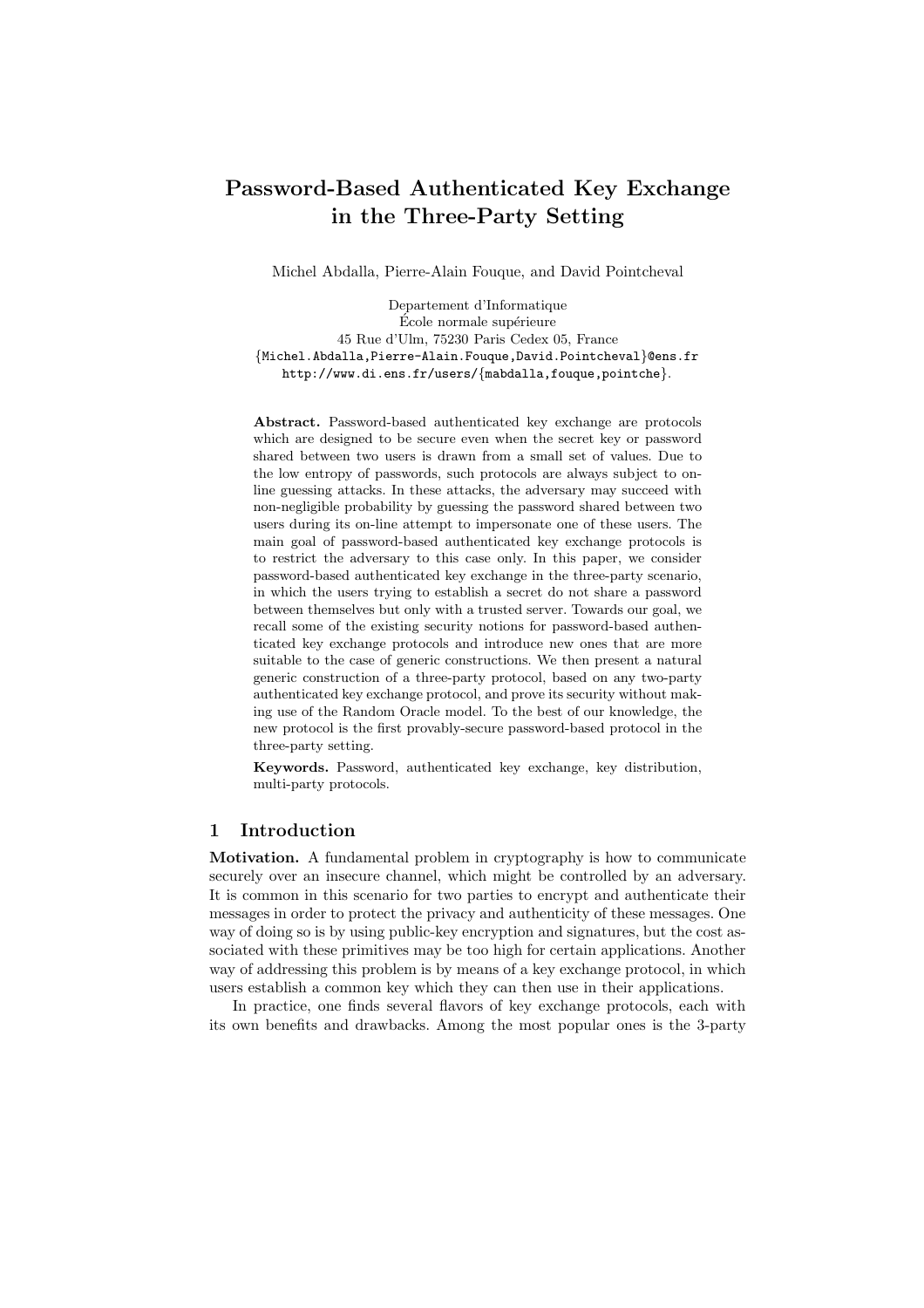Kerberos authentication system [25]. Another one is the 2-party SIGMA protocol [17] used as the basis for the signature-based modes of the Internet Key Exchange (IKE) protocol. Yet another flavor of key exchange protocols which has received significant attention recently are those based on passwords.

Password-based key exchange. Password-based key exchange protocols assume a more realistic scenario in which secret keys are not uniformly distributed over a large space, but rather chosen from a small set of possible values (a fourdigit pin, for example). They also seem more convenient since human-memorable passwords are simpler to use than, for example, having additional cryptographic devices capable of storing high-entropy secret keys. The vast majority of protocols found in practice do not account, however, for such scenario and are often subject to so-called *dictionary* attacks. Dictionary attacks are attacks in which an adversary tries to break the security of a scheme by a brute-force method, in which it tries all possible combinations of secret keys in a given small set of values (i.e., the dictionary). Even though these attacks are not very effective in the case of high-entropy keys, they can be very damaging when the secret key is a password since the attacker has a non-negligible chance of winning. Such attacks are usually divided in two categories: off-line and online dictionary attacks.

To address this problem, several protocols have been designed to be secure even when the secret key is a password. The goal of these protocols is to restrict the adversary's success to on-line guessing attacks only. In these attacks, the adversary must be present and interact with the system in order to be able to verify whether its guess is correct. The security in these systems usually relies on a policy of invalidating or blocking the use of a password if a certain number of failed attempts has occurred.

3-party password-based key exchange. Passwords are mostly used because they are easier to remember by humans than secret keys with high entropy. Consequently, users prefer to remember very few passwords but not many. However, in scenarios where a user wants to communicate with many other users, then the number of passwords that he or she would need to remember would be linear in the number of possible partners. In order to limit the number of passwords that each user needs to remember, we consider in this paper password-based authenticated key exchange in the 3-party model, where each user only shares a password with a trusted server. The main advantage of this solution is that it provides each user with the capability of communicating securely with other users in the system while only requiring it to remember a single password. This seems to be a more realistic scenario in practice than the one in which users are expected to share multiple passwords, one for each party with which it may communicate privately. Its main drawback is that the server is needed during the establishment of all communication as in the Needham and Schroeder protocol.

KEY PRIVACY. One potential disadvantage of a 3-party model is that the privacy of the communication with respect to the server is not always guaranteed. Since we want to trust as little as possible the third party, we develop a new notion called key privacy which roughly means that, even though the server's help is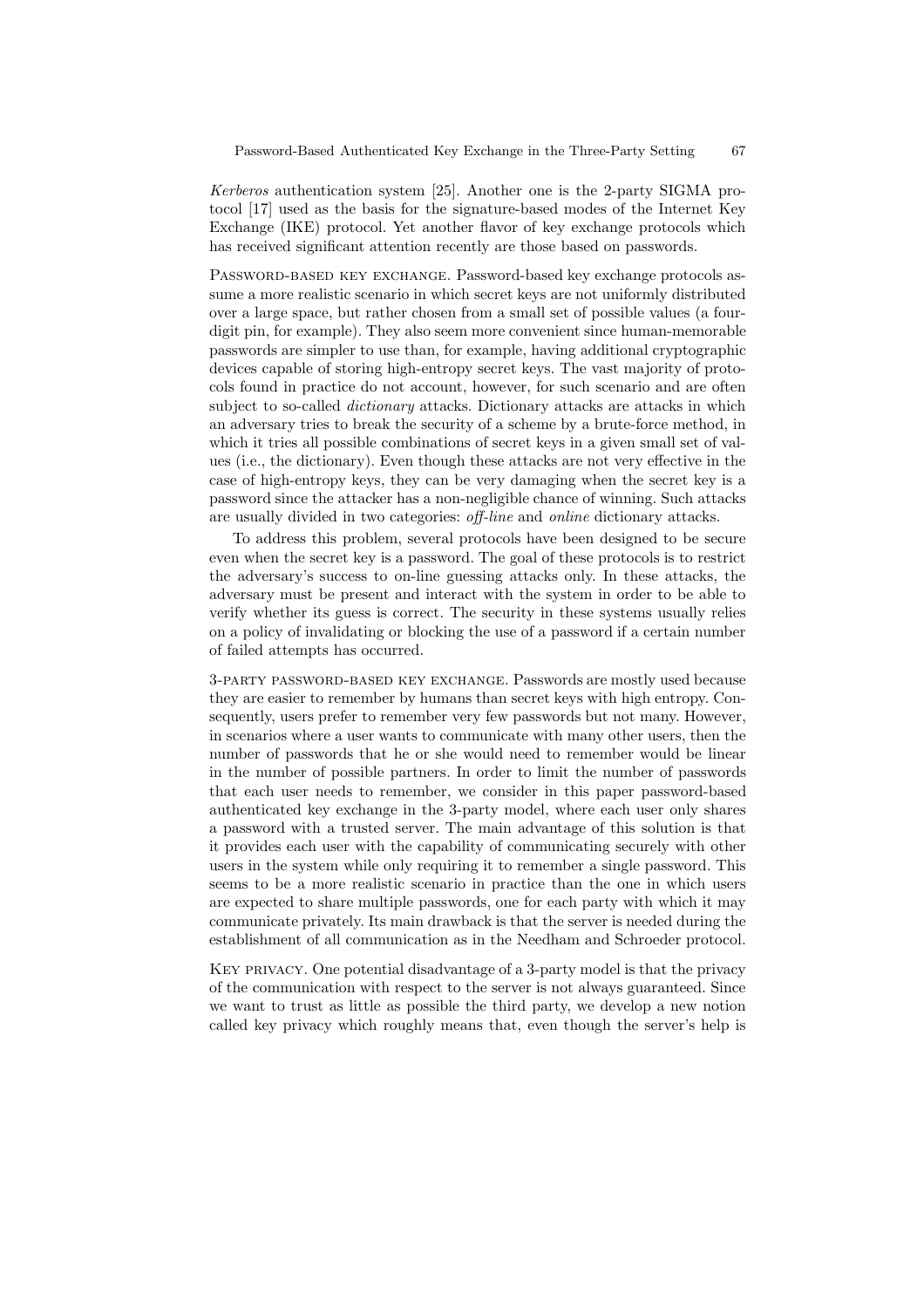required to establish a session key between two users in the system, the server should not be able to gain any information on the value of that session key. Here we assume that the server is honest but curious. Please note that key distribution schemes usually do not achieve this property.

INSIDER ATTACKS. One of the main differences between the 2-party and the 3-party scenarios is the existence of insider attacks. To better understand the power of these attacks, consider the protocol in Figure 1, based on the encrypted key exchange of Bellovin and Merritt[9], in which the server simply decrypts the message it receives and re-encrypts it under the other user's password. In this protocol, it is easy to see that one can mount an off-line dictionary by simply playing the role of one of the involved parties. Notice that both  $A$  and B can obtain the necessary information to mount an off-line dictionary attack against each other simply by eavesdropping on the messages that are sent out by the server. More specifically, A and B can respectively learn the values  $X^{\star}_{S}$  =  $\mathcal{E}_{PW_B}(X_S)$  and  $Y^*_{S} = \mathcal{E}_{PW_A}(Y_S)$  and mount a dictionary attack against each other using the fact that  $X_S = X_A$  and  $Y_S = Y_B$ . Insider attacks do not need be considered explicitly in the case of 2-party protocols due to the independence among the passwords shared between pairs of honest users and those shared with malicious users.

Public information:  $\mathbb{G}, g, p, \mathcal{E}, \mathcal{D}, H$ 



Fig. 1. An insecure 3-party password-based encrypted key exchange protocol.

A new security model. In order to analyze the security of 3-party passwordbased authenticated key exchange protocols, we put forward a new security model and define two notions of security: semantic security of the session key and key privacy with respect to the server. The first of these notions is the usual one and is a straight-forward generalization of the equivalent notion in the 2-party password-based authenticated key exchange model. The second one is new and particular to the new setting, and captures the privacy of the key with respect to the trusted server to which all passwords are known.

A generic construction. In this paper, we consider a generic construction of 3-party password-based protocol. Our construction is a natural one, building upon existing 2-party password-based key exchange and 3-party symmetric key distribution schemes, to achieve provable security in the strongest sense. More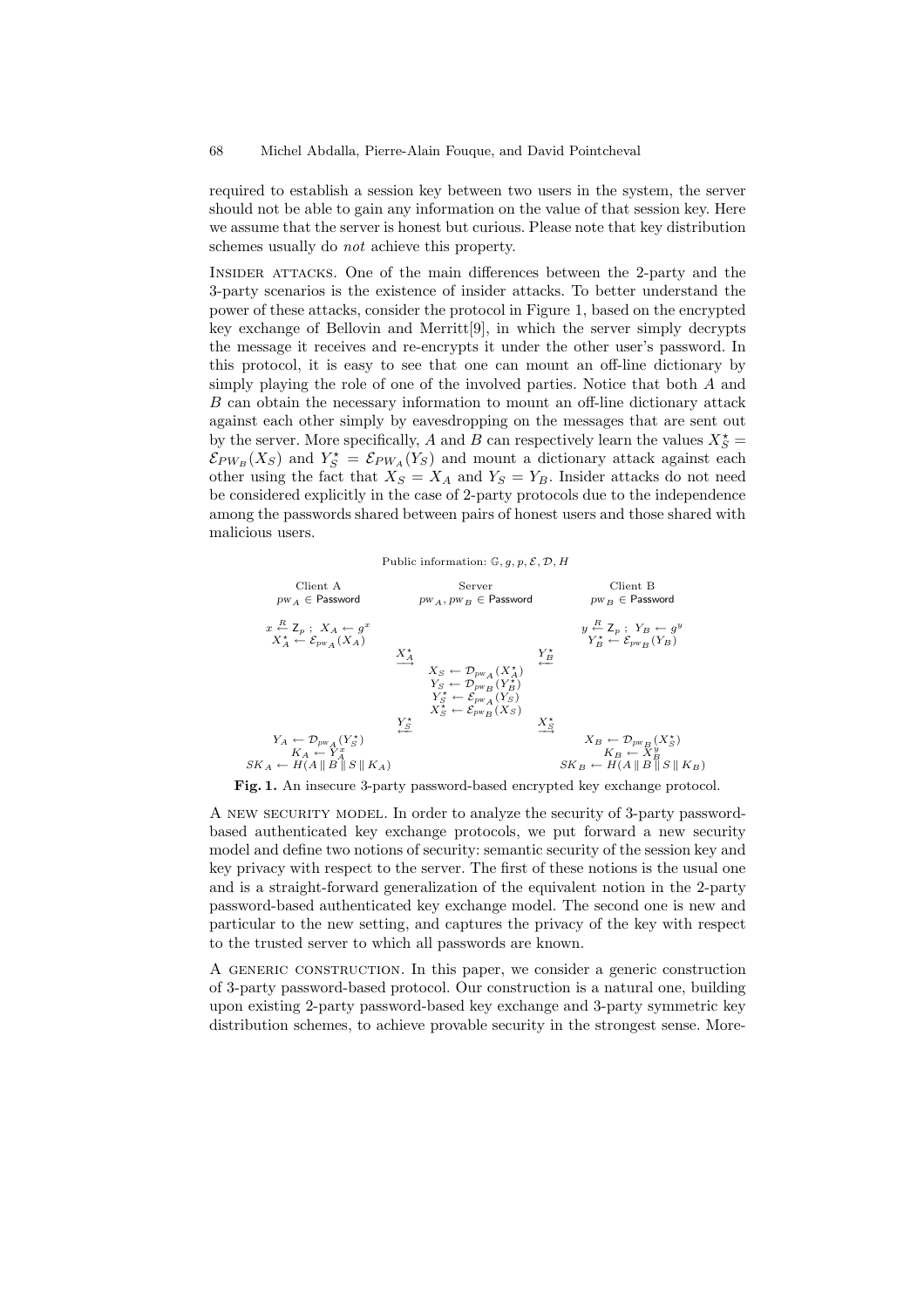over, our construction is also modular in the sense that it can be broken into two parts, a 3-party password-based key distribution protocol and 2-party authenticated key exchange. The second part is only needed if key privacy with respect to the server is required.

THE NEED FOR NEW SECURITY NOTIONS. Surprisingly, the proof of security for the new scheme does not follow from the usual security notions for the underlying schemes as one would expect and requires a new and *stronger* notion of security for the underlying 2-party password-based scheme (see Section 2). In fact, this new security notion is not specific to password-based schemes and is one of the main contributions of this paper. Fortunately, we observe that most existing 2 party password-based schemes do in fact satisfy this new property [11, 13, 16, 21]. More specifically, only a few small changes are required in their proof in order to achieve security in the new model. The bounds obtained in their proof remain essentially unchanged.

Contributions. In this paper, we consider password-based (implicitly) authenticated key exchange in the 3-party model, where each user only shares a password with a trusted server.

NEW SECURITY MODELS. Towards our goal, we put forth a new formal security model that is appropriate for the 3-party password-based authenticated key exchange scenario and give precise definitions of what it means for it to be secure. Our model builds upon those of Bellare and Rogaway [7, 8] for key distribution schemes and that of Bellare, Pointcheval, and Rogaway [5] for password-based authenticated key exchange.

NEW SECURITY NOTIONS. We also present a new and stronger model for 2-party authenticated key exchange protocols, which we call the Real-Or-Random model. Our new model is provably stronger than the existing model, to which we refer to as the Find-Then-Guess model, in the sense that a scheme proven secure in the new model is also secure in the existing model. However, the reverse is not necessarily true due to an unavoidable non-constant factor loss in the reduction. Such losses in the reduction are extremely important in the case of passwordbased protocols.

A generic construction in the standard model. We present a generic and natural framework for constructing a 3-party password-based authenticated key exchange protocol from any secure 2-party password-based one. We do so by combining a 3-party key distribution scheme, an authenticated Diffie-Hellman key exchange protocol, and the 2-party password-based authenticated key exchange protocol. The proof of security relies solely on the security properties of underlying primitives it uses and does not assume the Random Oracle model [6]. Hence, when appropriately instantiated, this construction yields a secure protocol in the standard model.

A separation between key distribution and key exchange. In addition to semantic security of the session key, we present a new property, called key privacy, which is specific to key exchange protocols. This new notion captures in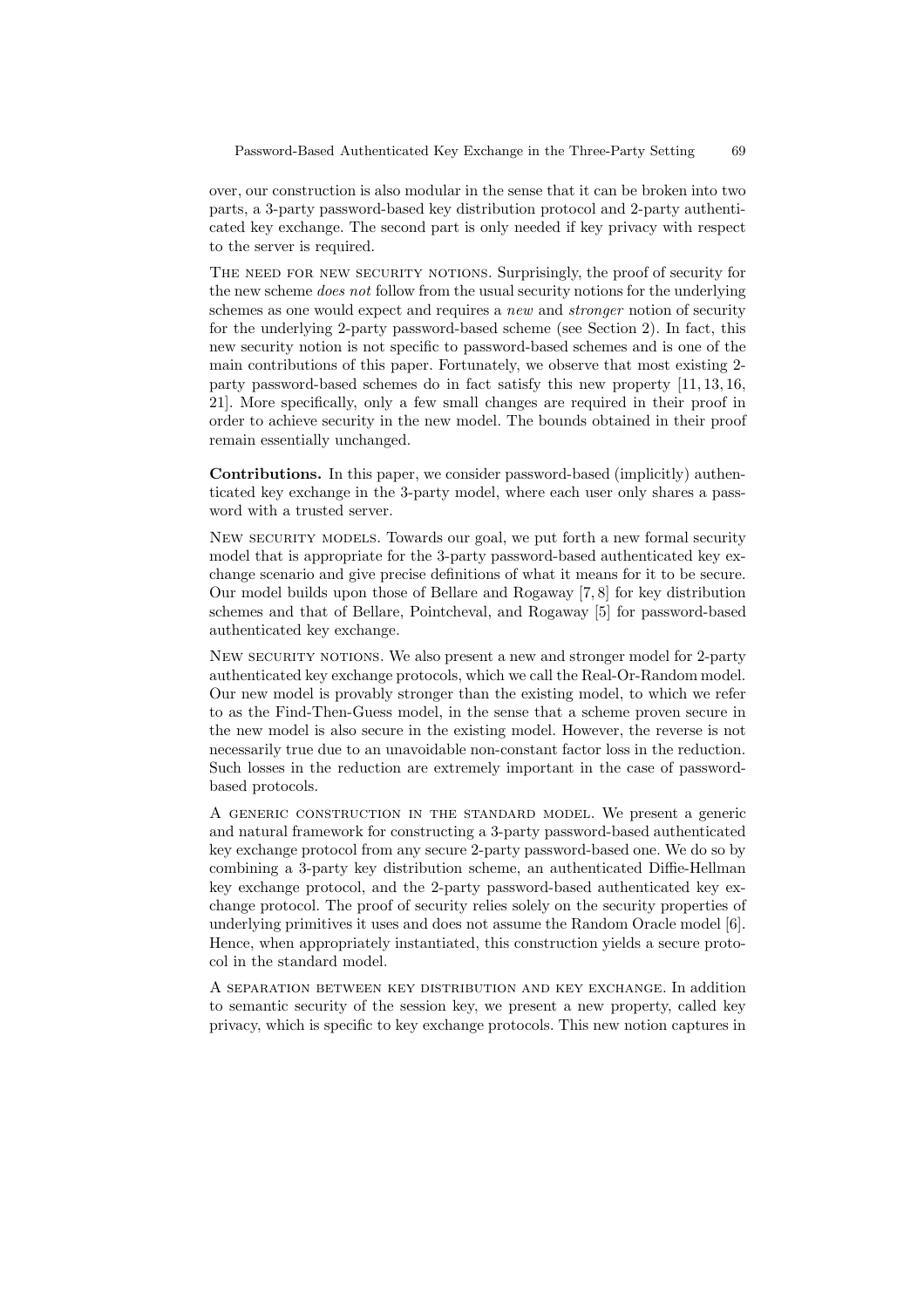a quantitative way the idea that the session key shared between two instances should be only known to these two instances and no one else, including the trusted server.

Related Work. Password-based authenticated key exchange has been extensively studied in the last few years [5, 10–15, 18–20, 23, 26], with a portion of the work dealing with the subject of group key exchange and the vast majority dealing with different aspects of 2-party key exchange. Only a few of them (e.g., [12, 18, 26]) consider password-based protocols in the 3-party setting, but none of their schemes enjoys provable security. In fact, our generic construction seems to be the first provably-secure 3-party password-based authenticated key exchange protocol.

Another related line of research is authenticated key exchange in the 3-party setting. The first work in this area is the protocol of Needham and Schroeder [22], which inspired the *Kerberos* distributed system. Later, Bellare and Rogaway introduced a formal security model in this scenario along with a construction of the first provably-secure symmetric-key-based key distribution scheme [8]. In this paper, we consider the special but important case in which the secret keys are drawn from a small set of values.

Organization. In Section 2, we recall the existing security model for 2-party password-based authenticated key exchange and introduce a new one. Next, in Section 3, we introduce new models for 3-party password-based authenticated key exchange. Section 4 then presents our generic construction of a 3-party password-based authenticated key exchange protocol, called GPAKE, along with the security claims and suggestions on how to instantiate it. Some future extensions of this work are presented in Section 5. In Appendix A, we describe the cryptographic primitives and assumptions on which GPAKE is based. We conclude by presenting some results in Appendix B regarding the relation between the existing security notions and the new ones being introduced in this paper.

# 2 Security models for 2-party password-based key exchange

A secure 2-party password-based key exchange is a 2PAKE protocol where the parties use their password in order to derive a common session key sk that will be used to build secure channels. Loosely speaking, such protocols are said to be secure against *dictionary attacks* if the advantage of an attacker in distinguishing a real session key from a random key is less than  $O(n/|\mathcal{D}|) + \varepsilon(k)$  where  $|\mathcal{D}|$  is the size of the dictionary D, n is the number of active sessions and  $\varepsilon(k)$  is a negligible function depending on the security parameter k.

In this section, we recall the security model for 2-party password-based authenticated key exchange protocols introduced by Bellare, Pointcheval, and Rogaway (BPR) [5] and introduce a new one. For reasons that will soon become apparent, we refer to the new model as the Real-Or-Random (ROR) model and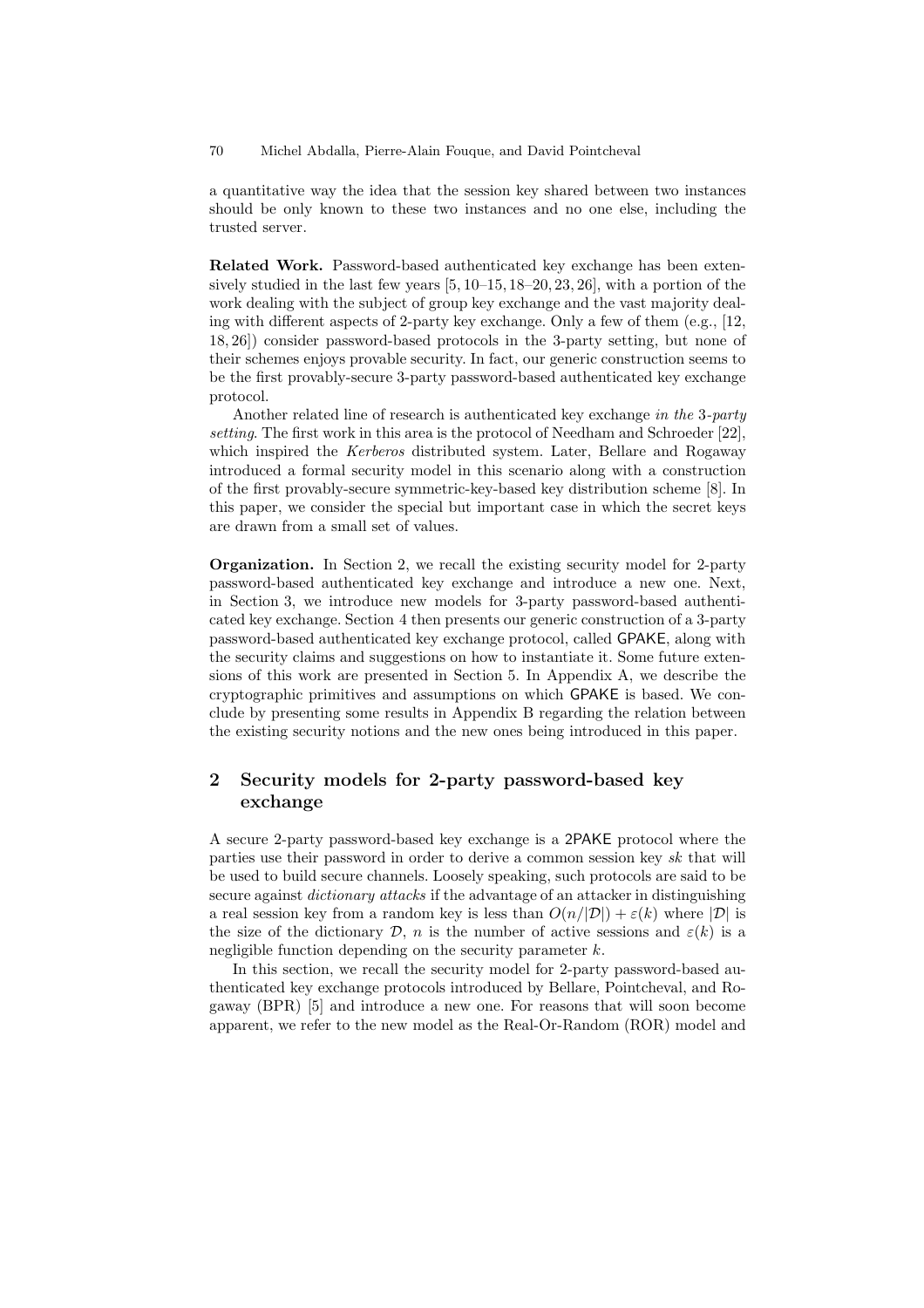to the BPR model as the Find-Then-Guess (FTG) model, following the terminology of Bellare *et al.* for symmetric encryption schemes [4].

#### 2.1 Communication model

PROTOCOL PARTICIPANTS. Each participant in the 2-party password-based key exchange is either a client  $C \in \mathcal{C}$  or a server  $S \in \mathcal{S}$ . The set of all users or participants  $\mathcal{U}$  is the union  $\mathcal{C} \cup \mathcal{S}$ .

LONG-LIVED KEYS. Each client  $C \in \mathcal{C}$  holds a password  $pw_C$ . Each server  $S \in \mathcal{S}$ holds a vector  $pw_S = \langle pw_S[C] \rangle_{C \in \mathcal{C}}$  with an entry for each client, where  $pw_S[C]$ is the transformed-password, as defined in [5]. In a symmetric model,  $pw_S[C] =$  $pw<sub>C</sub>$ , but they may be different in some schemes.  $pw<sub>C</sub>$  and  $pw<sub>S</sub>$  are also called the long-lived keys of client C and server S.

PROTOCOL EXECUTION. The interaction between an adversary  $A$  and the protocol participants occurs only via oracle queries, which model the adversary capabilities in a real attack. During the execution, the adversary may create several concurrent instances of a participant. These queries are as follows, where  $U^i$  denotes the instance i of a participant  $U$ :

- Execute $(C^i, S^j)$ : This query models passive attacks in which the attacker eavesdrops on honest executions between a client instance  $C<sup>i</sup>$  and a server instance  $S^{j}$ . The output of this query consists of the messages that were exchanged during the honest execution of the protocol.
- Send $(U^i, m)$ : This query models an active attack, in which the adversary may intercept a message and then either modify it, create a new one, or simply forward it to the intended participant. The output of this query is the message that the participant instance  $U^i$  would generate upon receipt of message m.

#### 2.2 Security definitions

Partnering. We use the notion of partnering based on session identifications (sid), which says that two instances are partnered if they hold the same non-null sid. In practice, the sid is taken to be the partial transcript of the conversation between the client and the server instances before the acceptance.

Freshness. In order to properly formalize security notions for the session key, one has to be careful to avoid cases in which adversary can trivially break the security of the scheme. For example, an adversary who is trying to distinguish the session key of an instance  $U^i$  from a random key can trivially do so if it obtains the key for that instance through a Reveal query (see definition below) to instance  $U^i$  or its partner. Instead of explicitly defining a notion of freshness and mandating the adversary to only perform tests on fresh instances as in previous work, we opted to embed that notion inside the definition of the oracles.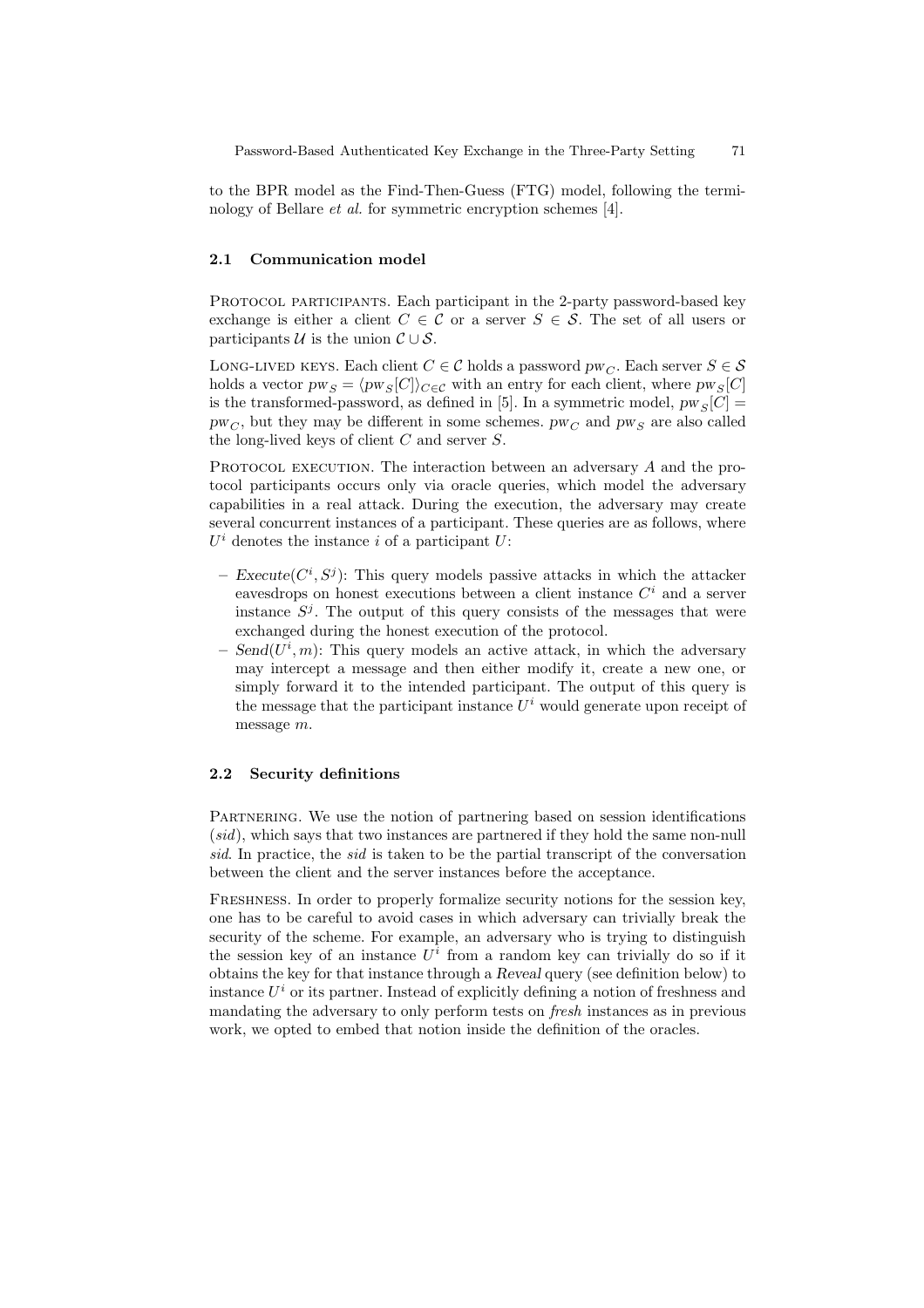Semantic security in the Find-Then-Guess model. This is the definition currently being used in the literature. In order to measure the semantic security of the session key of user instance, the adversary is given access to two additional oracles: the Reveal oracle, which models the misuse of session keys by a user, and the Test oracle, which tries to capture the adversary's ability (or inability) to tell apart a real session key from a random one. Let  $b$  be a bit chosen uniformly at random at the beginning of the experiment defining the semantic security in the Find-Then-Guess model. These oracles are defined as follows.

- Reveal( $U^i$ ): If a session key is not defined for instance  $U^i$  or if a Test query was asked to either  $U^i$  or to its partner, then return  $\perp$ . Otherwise, return the session key held by the instance  $U^i$ .
- Test( $U^i$ ): If no session key for instance  $U^i$  is defined or if a Reveal query was asked to either  $U^i$  or to its partner, then return the undefined symbol ⊥. Otherwise, return the session key for instance  $U^i$  if  $b = 1$  or a random of key of the same size if  $b = 0$ .

The adversary in this case is allowed to ask multiple queries to the Execute, Reveal, and Send oracles, but it is restricted to ask only a single query to the Test oracle. The goal of the adversary is to guess the value of the hidden bit  $b$  used by the Test oracle. The adversary is considered successful if it guesses  $b$ correctly.

Let Succ denote the event in which the adversary is successful. The ftg-akeadvantage of an adversary  $A$  in violating the semantic security of the protocol P in the Find-Then-Guess sense and the advantage function of the protocol  $P$ , when passwords are drawn from a dictionary  $D$ , are respectively

$$
\mathbf{Adv}_{P,\mathcal{D}}^{\mathrm{fig-ake}}(\mathcal{A}) = 2 \ \mathrm{Pr}[\ \mathrm{Succ}] - 1 \ \mathrm{and} \ \mathbf{Adv}_{P,\mathcal{D}}^{\mathrm{ftg-ake}}(t,R) = \max_{\mathcal{A}} \{ \ \mathbf{Adv}_{P,\mathcal{D}}^{\mathrm{ftg-ake}}(\mathcal{A}) \ \},
$$

where the maximum is over all  $\mathcal A$  with time-complexity at most  $t$  and using resources at most  $R$  (such as the number of queries to its oracles). The definition of time-complexity that we use henceforth is the usual one, which includes the maximum of all execution times in the experiments defining the security plus the code size [1]. Note that the advantage of an adversary that simply guesses the bit b is 0 in the above definition due to the rescaling of the probabilities.

Semantic security in the Real-Or-Random model. This is a new definition. In the Real-Or-Random model, we only allow the adversary to ask Execute, Send, and Test queries. In other words, the Reveal oracle that exists in the Find-Then-Guess model is no longer available to the adversary. Instead, we allow the adversary to ask as many Test queries as it wants to different instances. All Test queries in this case will be answered using the same value for the hidden bit b that was chosen at the beginning . That is, the keys returned by the Test oracle are either all real or all random. However, in the random case, the same random key value should be returned for Test queries that are asked to two instances which are partnered. Please note that the Test oracle is the oracle modeling the misuse of keys by a user in this case. The goal of the adversary is still the same: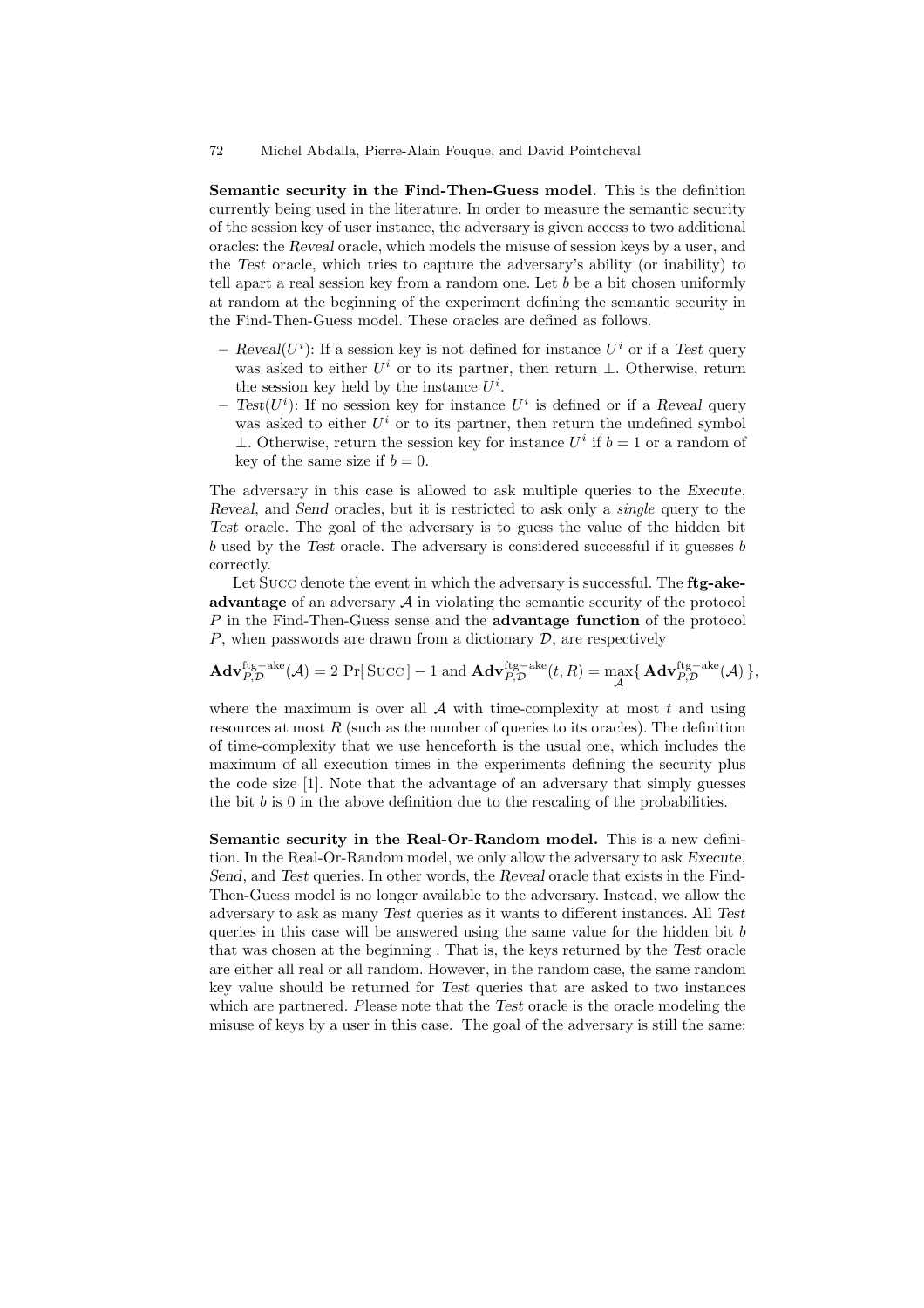to guess the value of the hidden bit  $b$  used to answer Test queries. The adversary is considered successful if it guesses b correctly.

Let Succ denote the event in which the adversary is successful. The **ror-ake**advantage  $\mathrm{Adv}_{P,\mathcal{D}}^{\mathrm{ror}-\mathrm{ake}}(\mathcal{A})$  of an adversary  $\mathcal{A}$  in violating the semantic security of the protocol  $\overrightarrow{P}$  in the Real-Or-Random sense and the **advantage function**  $\mathbf{Adv}_{P,\mathcal{D}}^{\text{ror}-\text{ake}}(t,R)$  of the protocol P are then defined as in the previous definition.

Relation between notions. As we prove in Appendix B, the Real-Or-Random (ROR) security model is actually stronger than the Find-Then-Guess (FTG) security model. More specifically, we show that proofs of security in the ROR model can be easily translated into proofs of security in the FTG model with only a 2 factor loss in the reduction (see Lemma 1). The reverse, however, is not necessarily true since the reduction is not security preserving. There is a loss of non-constant factor in the reduction (see Lemma 2). Moreover, the loss in the reduction cannot be avoided as there exist schemes for which we can prove such a loss in security exists (see Proposition 1).

To better understand the gap between the two notions, imagine a passwordbased scheme that was proven secure in the FTG model. By definition, the advantage of any adversary is at most  $O(n/|\mathcal{D}|) + \varepsilon(k)$ , where n is the number of active sessions and  $\varepsilon(k)$  is a negligible term. By applying the reduction, we can show that no adversary can do better than  $O(n^2/|\mathcal{D}|) + n \cdot \varepsilon(k)$ , which is not enough to guarantee the security of the same scheme in the ROR model. Note that such a gap is not as important in the case where high-entropy keys are used since both terms in the expression would be negligible.

As a consequence, we cannot take for granted the security of the existing schemes and new proofs of security need be provided. Fortunately, we would like to point out here that the security proof for several of the existing schemes can be easily modified to meet the new security goals with essentially the same bounds. The reason for that is that the security proofs of most existing password-based schemes in fact prove something stronger than what is required by the security model. More specifically, most proofs generally show that not only the session key being tested looks random, but all the keys that may be involved in a reveal query also look random to an adversary that does not know the secret password, thus satisfying the security requirements of our new model. In particular, this is the case for the KOY protocol [16] and its generalization [13], and some other schemes based on the encrypted key exchange scheme of Bellovin and Merritt [9]  $(e.g., [11, 21]).$ 

Since most existing password-based schemes do seem to achieve security in the new and stronger security model and since the latter appears to be more applicable to situations in which one wishes to use a password-based key exchange protocol as a black box, we suggest the use of our new model when proving the security of new password-based schemes.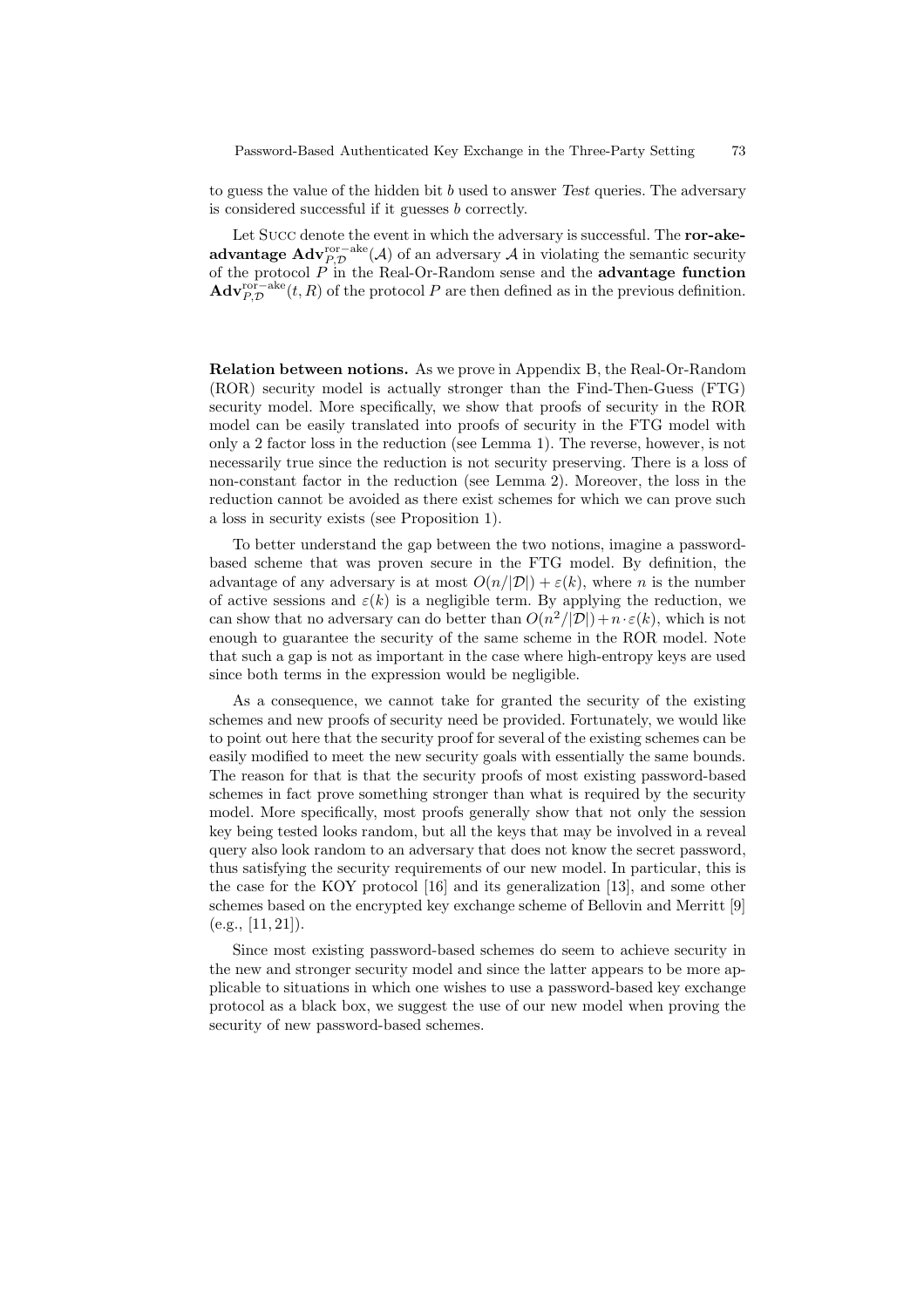74 Michel Abdalla, Pierre-Alain Fouque, and David Pointcheval

# 3 Security models for 3-party password-based key exchange

In this section, we put forward new formal security models for 3-party passwordauthenticated key exchange and key distribution protocols. Our models are generalizations of the model of Bellare and Rogaway [8] for 3-party key distribution schemes to the password case and that of Bellare, Pointcheval, and Rogaway [5] for 2-party password-based authenticated key exchange.

### 3.1 Protocol Syntax

PROTOCOL PARTICIPANTS. Each participant in a 3-party password-based key exchange is either a client  $U \in \mathcal{U}$  or a trusted server  $S \in \mathcal{S}$ . The set of clients U is made up of two disjoint sets: C, the set of honest clients, and  $\mathcal{E}$ , the set of malicious clients. For simplicity, and without loss of generality  $\frac{1}{1}$ , we assume the set  $S$  to contain only a single trusted server.

The inclusion of the malicious set  $\mathcal E$  among the participants is one the main differences between the 2-party and the 3-party models. Such inclusion is needed in the 3-party model in order to cope with the possibility of insider attacks. The set of malicious users did not need to be considered in the 2-party due to the independence among the passwords shared between pairs of honest participants and those shared with malicious users.

LONG-LIVED KEYS. Each participant  $U \in \mathcal{U}$  holds a password  $pw_{U}$ . Each server  $S \in \mathcal{S}$  holds a vector  $\mathsf{pw}_S = \langle pw_S[U] \rangle_{U \in \mathcal{U}}$  with an entry for each client, where  $pw_s[U]$  is the transformed-password, following the definition in [5]. In a symmetric model,  $pw_S[U] = pw_U$ , but they may be different in some schemes. The set of passwords  $pw_E$ , where  $E \in \mathcal{E}$ , is assumed to be known by the adversary.

#### 3.2 Communication model

The interaction between an adversary A and the protocol participants occurs only via oracle queries, which model the adversary capabilities in a real attack. These queries are as follows:

- Execute $(U_1^{i_1}, S^j, U_2^{i_2})$ : This query models passive attacks in which the attacker eavesdrops on honest executions among the client instances  $U_1^{i_1}$  and  $U_2^{i_2}$  and trusted server instance  $S^j$ . The output of this query consists of the messages that were exchanged during the honest execution of the protocol.
- SendClient $(U^i, m)$ : This query models an active attack, in which the adversary may intercept a message and then modify it, create a new one, or simply forward it to the intended client. The output of this query is the message that client instance  $U^i$  would generate upon receipt of message m.

<sup>&</sup>lt;sup>1</sup> This is so because we are working in the concurrent model and because all servers in the general case know all users' passwords.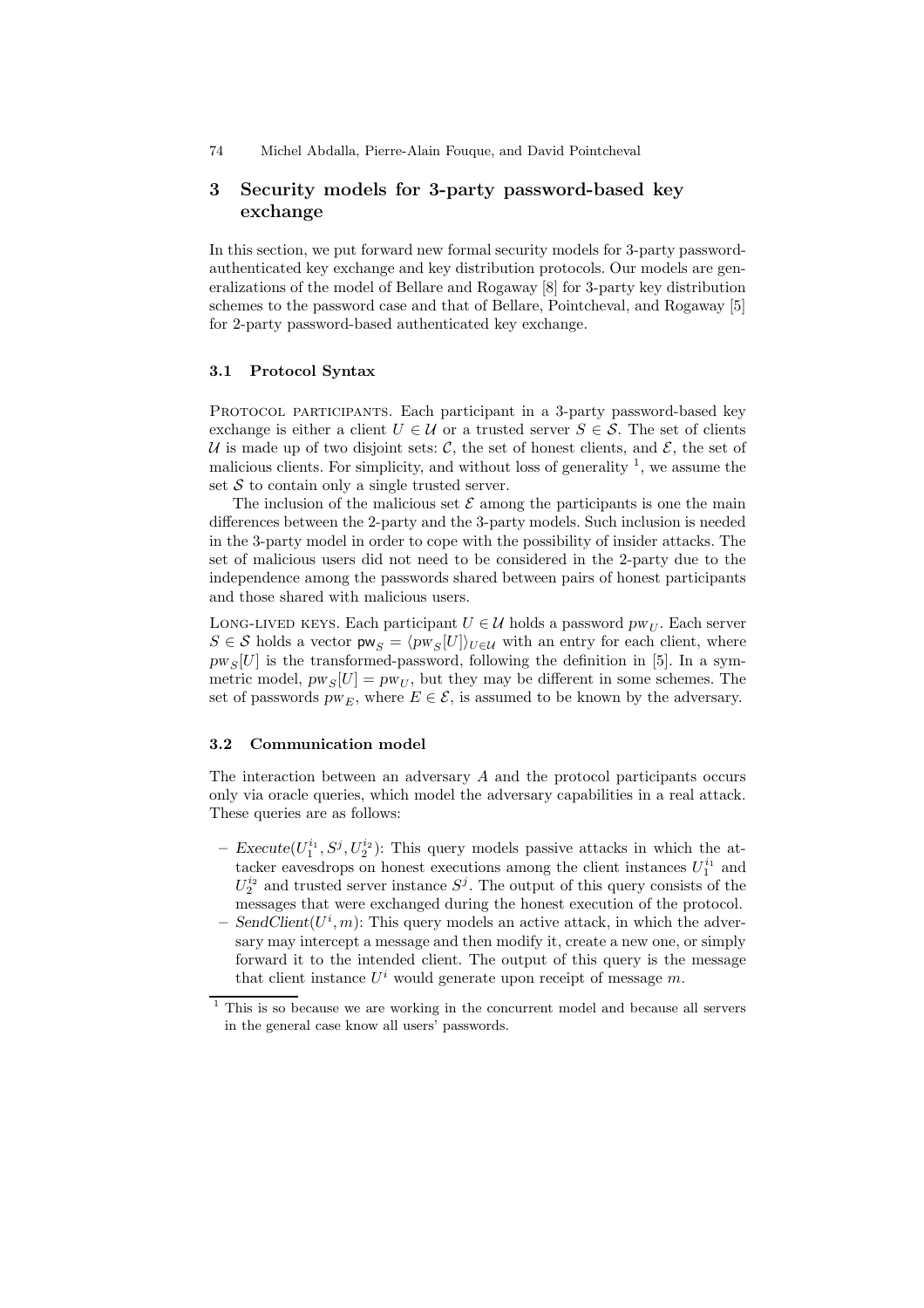- SendServer $(S^j, m)$ : This query models an active attack against a server. It outputs the message that server instance  $S^j$  would generate upon receipt of message m.

#### 3.3 Semantic security

The security definitions presented here build upon those of Bellare and Rogaway [7, 8] and that of Bellare, Pointcheval, and Rogaway [5].

NOTATION. Following [7,8], an instance  $U^i$  is said to be *opened* if a query Reveal( $U^i$ ) has been made by the adversary. We say an instance  $U^i$  is unopened if it is not *opened*. Similarly, we say a participant  $U$  is *corrupted* if a query Corrupt(U) has been made by the adversary. A participant U is said to be uncorrupted if it is not corrupted. We say an instance  $U^i$  has accepted if it goes into an accept mode after receiving the last expected protocol message.

Partnering. Our definition of partnering follows that of [5], which uses session identifications (sid). More specifically, two instances  $U_1^i$  and  $U_2^j$  are said to be partners if the following conditions are met: (1) Both  $U_1^i$  and  $U_2^j$  accept; (2) Both  $U_1^i$  and  $U_2^j$  share the same session identifications; (3) The partner identification for  $U_1^i$  is  $U_2^j$  and vice-versa; and (4) No instance other than  $U_1^i$  and  $U_2^j$  accepts with a partner identification equal to  $U_1^i$  or  $U_2^j$ . In practice, as in the 2-party case, the sid could be taken to be the partial transcript before the acceptance of the conversation among all the parties involved in the protocol, a solution which may require the forwarding of messages.

Freshness. As in the 2-party case, we opted to embed the notion of freshness inside the definition of the oracles.

Semantic security in Find-Then-Guess model. This definition we give here is the straight-forward generalization of that of Bellare, Pointcheval, and Rogaway [5] for the 2-party case, combined with ideas of the model of Bellare and Rogaway [8] for 3-party key distribution. As in the 2-party case, we also define a Reveal oracle to model the misuse of session keys and a Test oracle to capture the adversary's ability to distinguish a real session key from a random one. Let  $b$ be a bit chosen uniformly at random at the beginning of the experiment defining the semantic security in the Find-Then-Guess model. These oracles are defined as follows:

- Reveal( $U^i$ ): If a session key is not defined for instance  $U^i$  or if a Test query was asked to either  $U^i$  or to its partner, then return  $\perp$ . Otherwise, return the session key held by the instance  $U^i$ .
- $-$  Test $(U<sup>i</sup>)$ : If no session key is defined for instance  $U<sup>i</sup>$  or if the intended partner of  $U^i$  is part of the malicious set or if a Reveal query was asked to either  $U^i$ or to its partner, then return the invalid symbol ⊥. Otherwise, return either the session key for instance  $U^i$  if  $b = 1$  or a random of key of the same size if  $b = 0$ .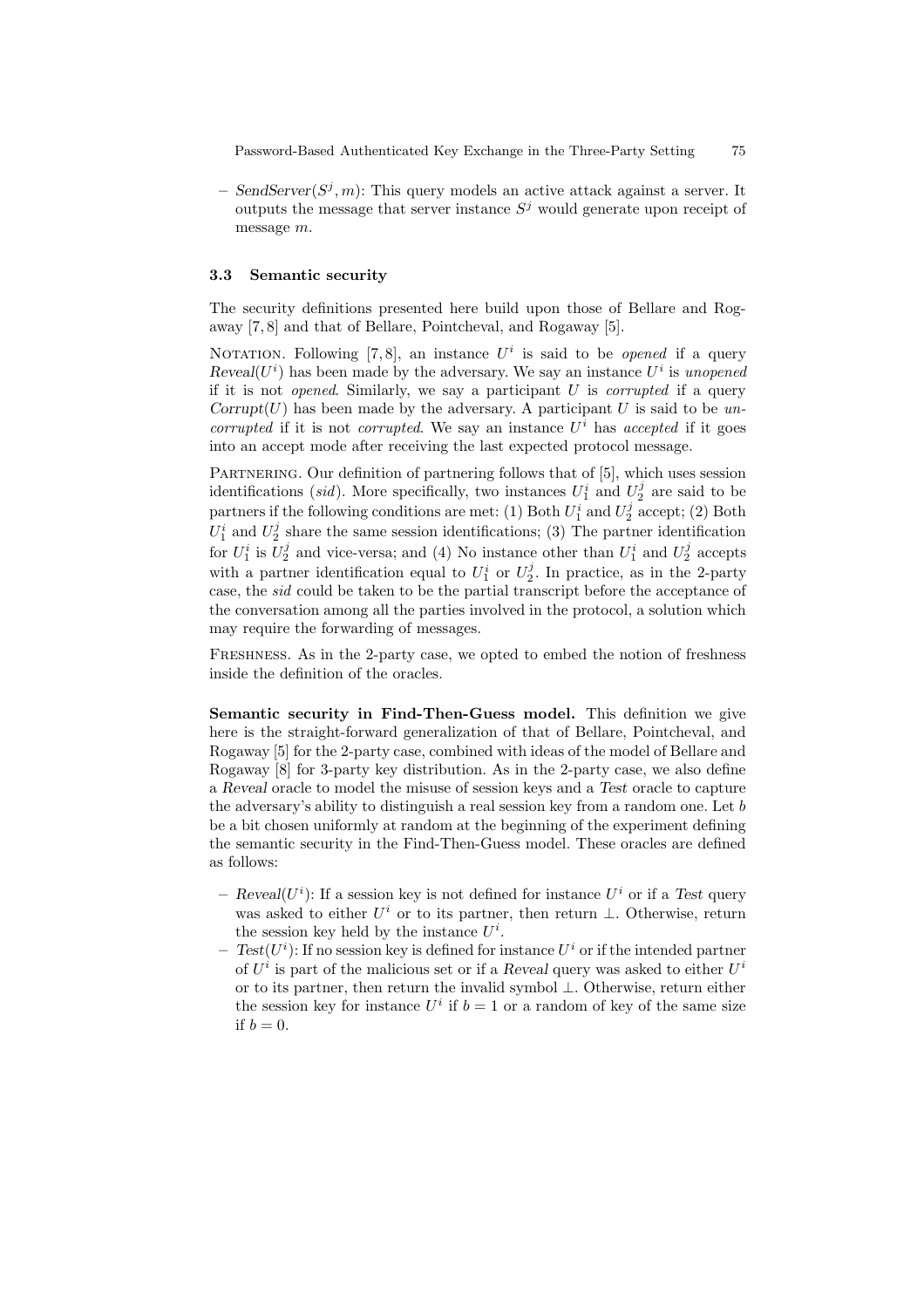#### 76 Michel Abdalla, Pierre-Alain Fouque, and David Pointcheval

Consider an execution of the key exchange protocol  $P$  by an adversary  $\mathcal{A}$ , in which the latter is given access to the Reveal, Execute, SendClient, SendServer, and Test oracles and asks a single Test query, and outputs a guess bit  $b'$ . Such an adversary is said to win the experiment defining the semantic security if  $b' = b$ , where b is the hidden bit used by the Test oracle.

Let Succ denote the event in which the adversary wins this game. The **ftg-ake-advantage**  $\text{Adv}_{P,\mathcal{D}}^{\text{ftg-ake}}(\mathcal{A})$  of an adversary  $\mathcal{A}$  in violating the semantic security of the protocol  $\tilde{P}$  in the Find-Then-Guess sense and the **advantage function**  $\mathbf{Adv}_{P,\mathcal{D}}^{\text{ftg-ake}}(t, R)$  of the protocol P are then defined as in previous definitions.

We say a 3-party password-based key exchange protocol  $P$  is semantically secure in the Find-Then-Guess sense if the advantage  $\mathbf{Adv}_{P,\mathcal{D}}^{\mathrm{ftg-ake}}$  is only negligibly larger than  $k n/|\mathcal{D}|$ , where n is number of active sessions and k is a constant. Note that  $k = 1$  in the best scenario since an adversary that simply guesses the password in each of the active sessions has an advantage of  $n/|\mathcal{D}|$ .

Semantic security in Real-Or-Random model. This is a new definition. In the Real-Or-Random model, Reveal queries are no longer allowed and are replaced by Test queries. In this case, however, the adversary is allowed to ask as many Test queries as it wants.

The modifications to the Test oracle are as follows. If a Test query is asked to a client instance that has not *accepted*, then return the undefined  $\perp$ . If a Test query is asked to an instance of an honest client whose intended partner is dishonest or to an instance of a dishonest client, then return the real session key. Otherwise, the Test query returns either the real session key if  $b = 1$  and a random one if  $b = 0$ , where b is the hidden bit selected at random prior to the first call. However, when  $b = 0$ , the same random key value should be returned for Test queries that are asked to two instances which are partnered. The goal of the adversary is still the same: to guess the value of the hidden bit used by the Test oracle. The adversary is considered successful if it guesses b correctly.

Consider an execution of the key exchange protocol  $P$  by an adversary  $A$ , in which the latter is given access to the Execute, SendClient, SendServer, and Test oracles, and outputs a guess bit  $b'$ . Such an adversary is said to win the experiment defining the semantic security in the ROR sense if  $b' = b$ , where b is the hidden bit used by the Test oracle. Let Succ denote the event in which the adversary wins this game. The **ror-ake-advantage**  $\text{Adv}_{P,\mathcal{D}}^{\text{ror-ake}}(\mathcal{A})$  of an adversary  $A$  in violating the semantic security of the protocol  $P$  in the Real-Or-Random sense and the **advantage function**  $\mathbf{Adv}_{P,\mathcal{D}}^{\text{tor}-\text{ake}}(t, R)$  of the protocol P are then defined as in previous definitions.

#### 3.4 Key privacy with respect to the server

Differently from previous work, we define the notion of key privacy to capture, in a quantitative way, the idea that the session key shared between two instances should only be known to these two instances and no one else, including the trusted server. The goal of this new notion is to limit the amount of trust put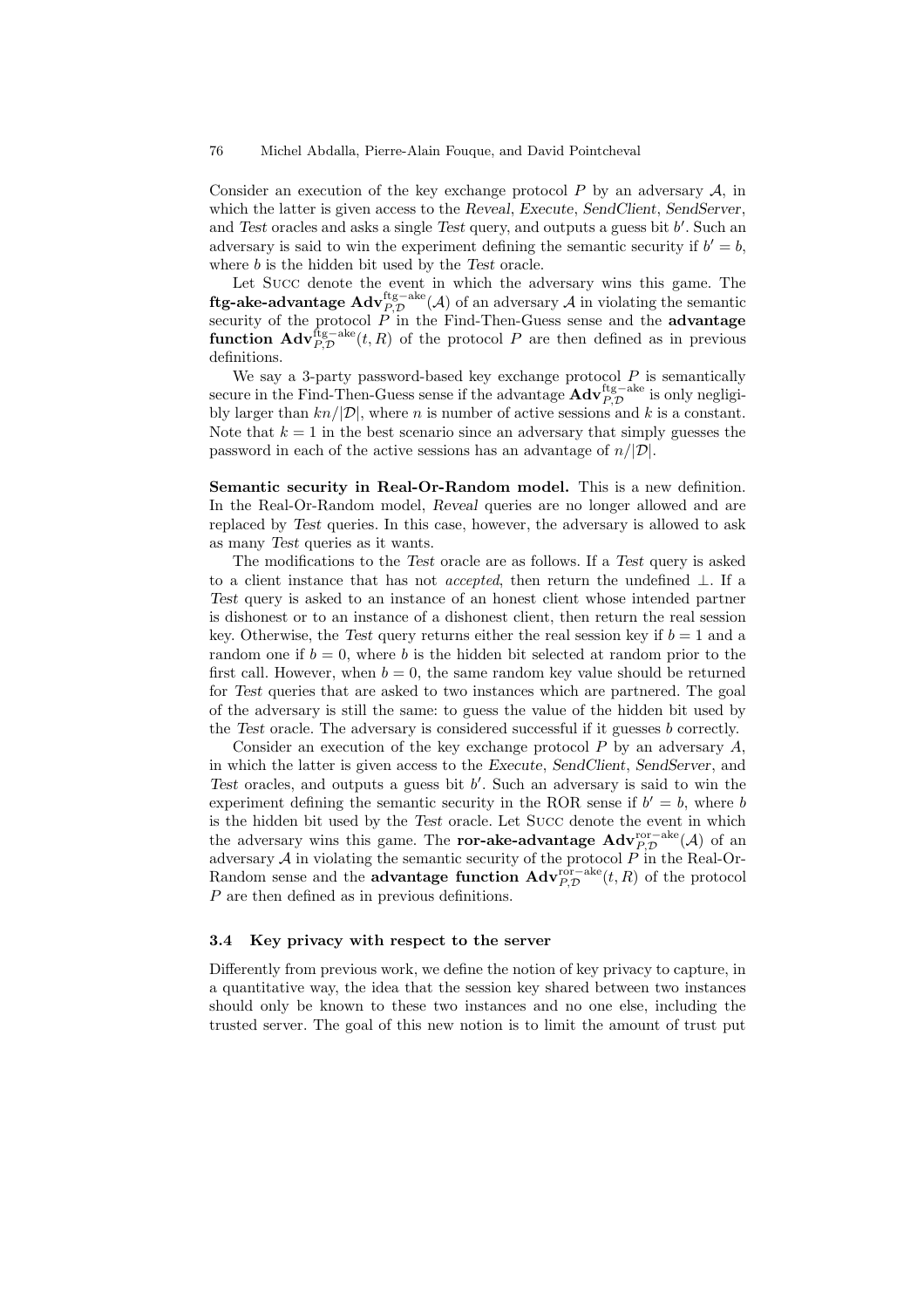into the server. That is, even though we rely on the server to help clients establish session keys between themselves, we still want to guarantee the privacy of these session keys with respect to the server. In fact, this is the main difference between a key distribution protocol (in which the session key is known to the server) and a key exchange protocol (for which the session key remains unknown to the server).

In defining the notion of key privacy, we have in mind a server which knows the passwords for all users, but that behaves in an honest but curious manner. For this reason, we imagine an adversary who has access to all the passwords as well as to the Execute and SendClient oracles but not to a Reveal oracle or to a SendServer oracle, since the latter can be easily simulated using the passwords. To capture the adversary's ability to tell apart the real session key shared between any two instances from a random one, we also introduce a new type of oracle, called TestPair, defined as follows, where  $b$  is a bit chosen uniformly at random at the beginning of the experiment defining the notion of key privacy.

- TestPair $(U_1^i, U_2^j)$ : If client instances  $U_1^i$  and  $U_2^j$  do not share the same key, then return the undefined symbol ⊥. Otherwise, return the real session key shared between client instances  $U_1^i$  and  $U_2^j$  if  $b=1$  or a random key of the same size if  $b = 0$ .

Consider an execution of the key exchange protocol  $P$  by an adversary  $A$ with access to the Execute, SendClient, and TestPair oracles and the passwords of all users, and let  $b'$  be its output. Such an adversary is said to win the experiment defining the key privacy if  $b' = b$ , where b is the hidden bit used by the TestPair oracle. Let Succ denote the event in which the adversary guesses b correctly. We can then define the **kp-advantage**  $\text{Adv}_{P,\mathcal{D}}^{\text{kp-ake}}(\mathcal{A})$  of  $\tilde{\mathcal{A}}$  in violating the key privacy of the key exchange protocol  $P$  and the **advantage function**  $\mathbf{Adv}_{P,\mathcal{D}}^{\text{kp-ake}}(t,R)$  of P as in previous definitions.

Finally, we say an adversary  $A$  succeeds in breaking the key privacy of a protocol P if  $\mathbf{Adv}_{P,\mathcal{D}}^{\text{kp-ake}}(\mathcal{A})$  is non-negligible.

# 4 A generic three-party password-based protocol

In this section, we introduce a generic construction of a 3-party password-based key exchange protocol in the scenario in which we have an honest-but-curious server. It combines a 2-party password-based key exchange, a secure key distribution protocol and a 2-party MAC-based key exchange and has several attractive features. First, it does not assume the Random Oracle (RO) model [6]. That is, if the underlying primitives do not make use of the RO model, neither does our scheme. Hence, by using schemes such as the KOY protocol [16] for the 2-party password-based key exchange and the 3-party key distribution scheme in [8], one gets a 3-part password-based protocol whose security is in the standard model. Second, if 2-party password-based key exchange protocols already exist between the server and its users in a distributed system, they can be re-used in the construction of our 3-party password-based key exchange.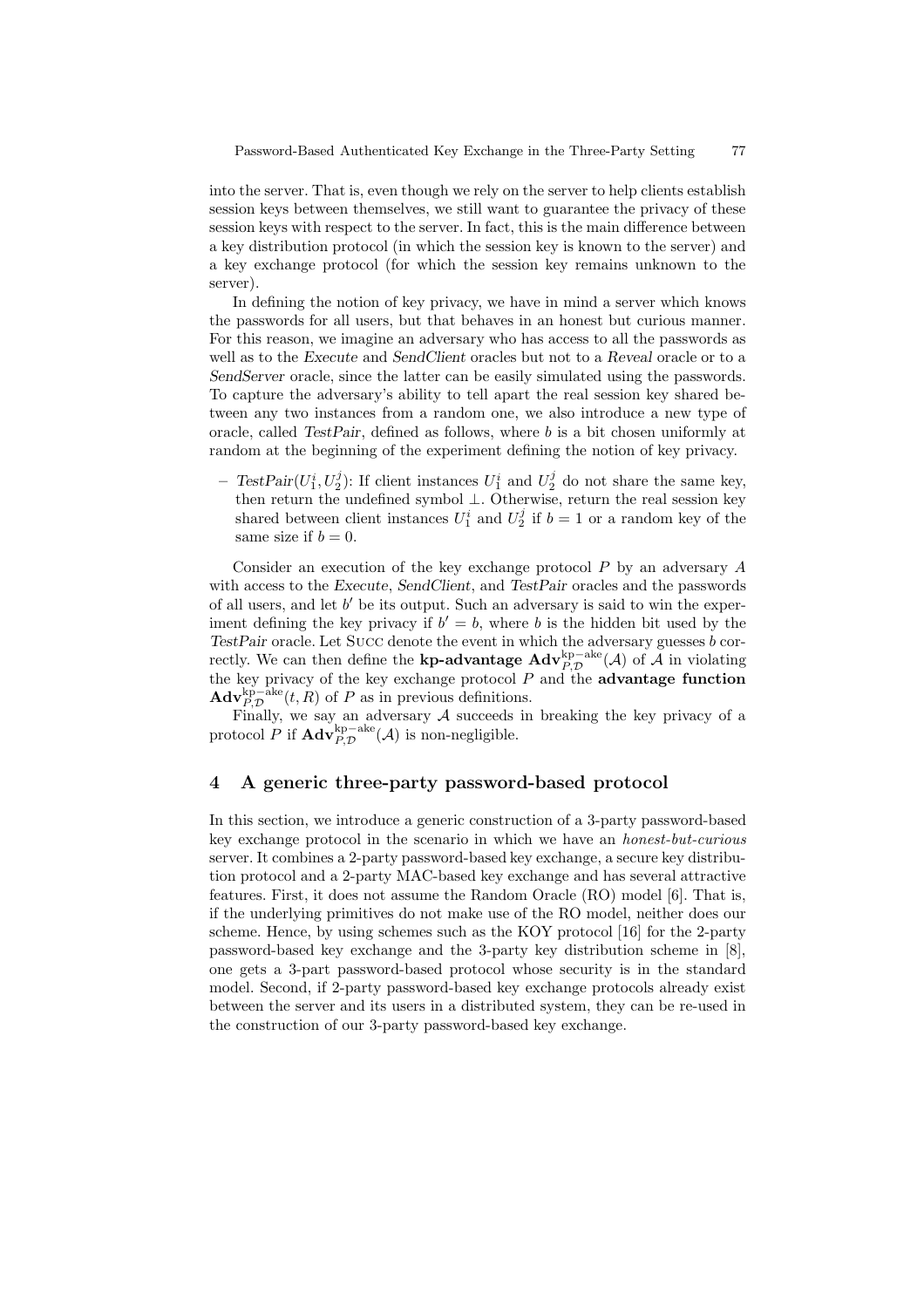Description of the generic solution. Our generic construction can be seen as a form of compiler transforming any secure 2-party password-based key exchange protocol  $P$  into a secure password-based 3-party key exchange protocol  $P'$  in the honest-but-curious security model using a secure key distribution KD, a secure MAC scheme, and generic number-theoretic operations in a group G for which the DDH assumption holds (see Appendix A).



Fig. 2. GPAKE: a generic three-party password-based key exchange

The compiler, depicted in Figure 2, works as follows. First, we use the protocol  $P$  between a user  $A$  and the server  $S$  to establish a secure high-entropy session key  $sk_A$ . Second, we use the protocol P between the server S and the user B in order to establish a session key  $sk_B$ . Third, using a key distribution KD, we have the server S first select a MAC key  $k_m$ , using the key generation of the latter, and then distribute this key to  $A$  and  $B$  using the session keys  $sk_A$  and  $sk_B$ , respectively, generated in the first two steps. Finally, A and B use a MAC-based key exchange to establish a session key CDH in an authenticated way.

Semantic security in the Real-Or-Random model. As the following theorem states, the generic scheme GPAKE depicted in Figure 2 is a secure 3-party password-based key exchange protocol as long as the Decisional Diffie-Hellman assumption holds in G and the underlying primitives it uses are secure. The proof can be found in the full version of this paper [2].

Theorem 1. Let 2PAKE be a secure 2-party password-based Key Exchange, KD be a secure key distribution, and MAC be a secure MAC algorithm. Let  $q_{\text{exe}}$ and  $q_{\text{test}}$  represent the number of queries to Execute and Test oracles, and let  $q_{\rm send}^A, \; q_{\rm send}^B, \; q_{\rm kd}, \; \textit{and} \; q_{\rm ake} \; \textit{represent the number of queries to the SendClient}$ and SendServer oracles with respect to each of the two 2PAKE protocols, the KD protocol, and the final AKE protocol. Then,

$$
\mathbf{Adv}_{\mathsf{GPAKE},\mathcal{D}}^{\text{ror-ake}}(t, q_{\text{exe}}, q_{\text{test}}, q_{\text{send}}^A, q_{\text{send}}, q_{\text{kd}}, q_{\text{ake}}) \le
$$
\n
$$
4 \cdot (q_{\text{exe}} + q_{\text{kd}}) \cdot \mathbf{Adv}_{\mathsf{KD}}^{\text{ftg-kd}}(t, 1, 0) + 2 \cdot q_{\text{ake}} \cdot \mathbf{Adv}_{\mathsf{MAC}}^{\text{euf-cma}}(t, 2, 0)
$$
\n
$$
+ 2 \cdot \mathbf{Adv}_{\mathsf{G}}^{\text{ddh}}(t + 8(q_{\text{exe}} + q_{\text{ake}})\tau_e) + 4 \cdot \mathbf{Adv}_{\mathsf{2PAKE},\mathcal{D}}^{\text{cor-ake}}(t, q_{\text{exe}}, q_{\text{exe}} + q_{\text{send}}^A, q_{\text{send}}^A)
$$
\n
$$
+ 4 \cdot \mathbf{Adv}_{\mathsf{2PAKE},\mathcal{D}}^{\text{ror-ake}}(t, q_{\text{exe}}, q_{\text{exe}} + q_{\text{send}}^B, q_{\text{send}}^B),
$$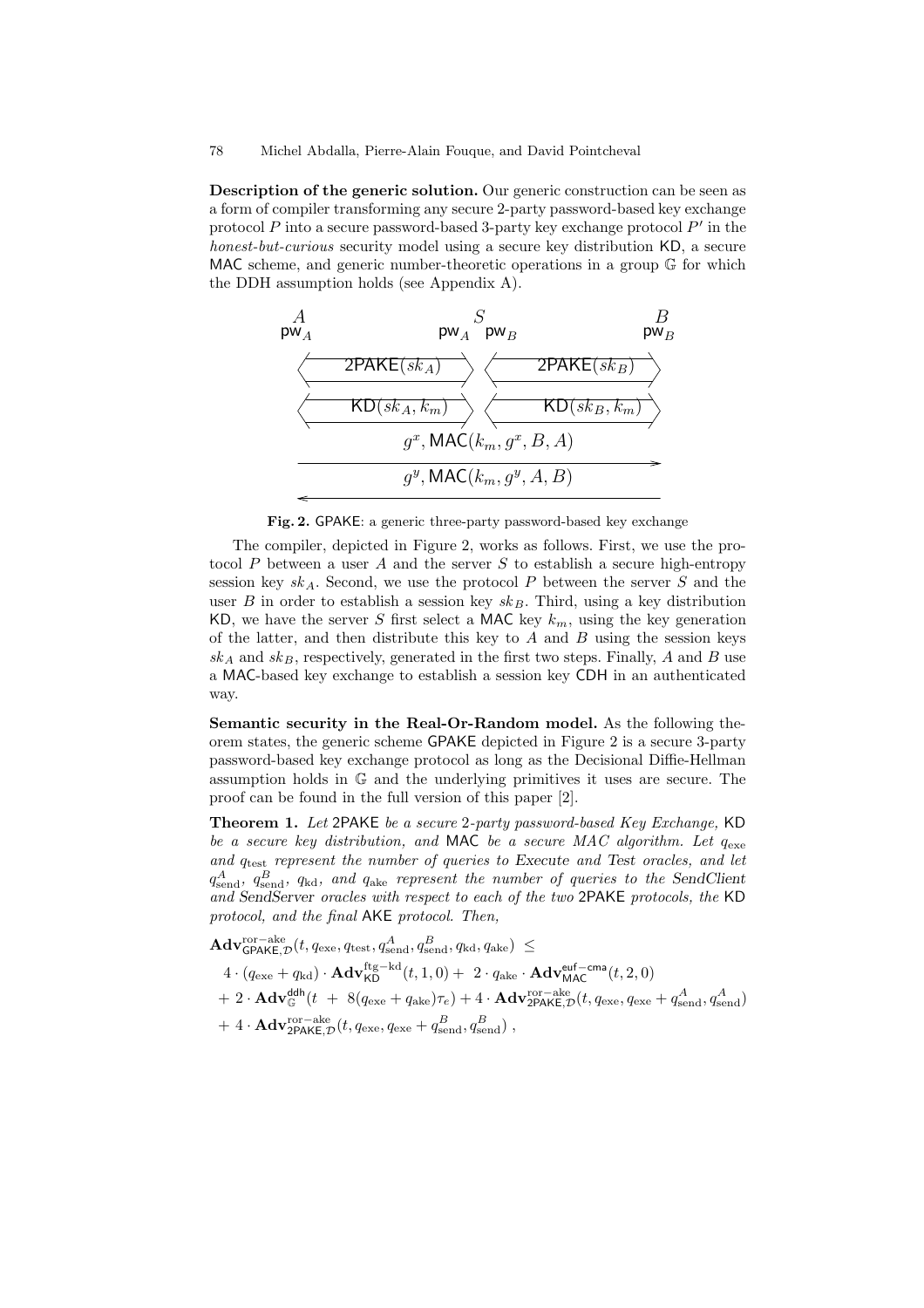where  $\tau_e$  denotes the exponentiation computational time in G.

Key privacy with respect to the server. As the following theorem states, whose proof can be found in the full version of this paper [2], the generic scheme GPAKE depicted in Figure 2 has key privacy with respect to the server as long as the Decisional Diffie-Hellman assumption holds in G.

Theorem 2. Let GPAKE be the 3-party password-based authenticated key exchange scheme depicted in Figure 2. Then,

 $\mathbf{Adv}_{\mathsf{GPAKE},\mathcal{D}}^{\mathrm{kp}-\mathrm{ake}}(t,q_{\mathrm{exe}},q_{\mathrm{test}},q_{\mathrm{send}}^A,q_{\mathrm{send}}^B,q_{\mathrm{kd}},q_{\mathrm{ake}}) \ \leq \ 2 \cdot \mathbf{Adv}_{\mathbb{G}}^{\mathsf{ddh}}(t') \ ,$ 

where  $t' = t + 8 \cdot (q_{\text{exe}} + q_{\text{ake}}) \cdot \tau_e$  and the other parameters are defined as in Theorem 1.

Instantiations. Several practical schemes can be used in the instantiation of the 2-party password-based key exchange of our generic construction. Among them are the KOY protocol [16] and its generalization [13], the PAK suite [21], and several other schemes based on the encrypted key exchange scheme of Bellovin and Merritt [9]  $(e.g., [11])$ .

In the instantiation of the key distribution scheme, one could use the original proposal in [8] or any other secure key distribution scheme. In particular, the server could use a chosen-ciphertext secure symmetric encryption scheme to distribute the keys to the users. Independently of the choice, one should keep in mind that the security requirements for the key distribution scheme are very weak. It only needs to provide security with respect to one session.

For the instantiation of the MAC, any particular choice that makes the MAC term in Theorem 1 negligible will do. Possible choices are the HMAC [3] or the CBC MAC.

It is important to notice that, in order for GPAKE to be secure, the underlying 2-party password-based protocol must be secure in the ROR model. In view of the computational gap that exists between the ROR and the FTG models (see Proposition 1), a 2-party password-based secure in the FTG model does not suffice to prove the security of GPAKE.

### 5 Concluding remarks

Authentication. In order to take (explicit) authentication into account, one can easily extend our model using definitions similar to those of Bellare et al. [5] for unilateral or mutual authentication. In their definition, an adversary is said to break authentication if it succeeds in making any oracle instance terminate the protocol without a partner oracle. Likewise, one could also use their generic transformation to enhance our generic construction so that it provides unilateral or mutual authentication. The drawback of using their generic transformation is that it requires the random oracle model.

More efficient constructions. Even though the generic construction presented in this paper is quite practical, more efficient solutions are possible. One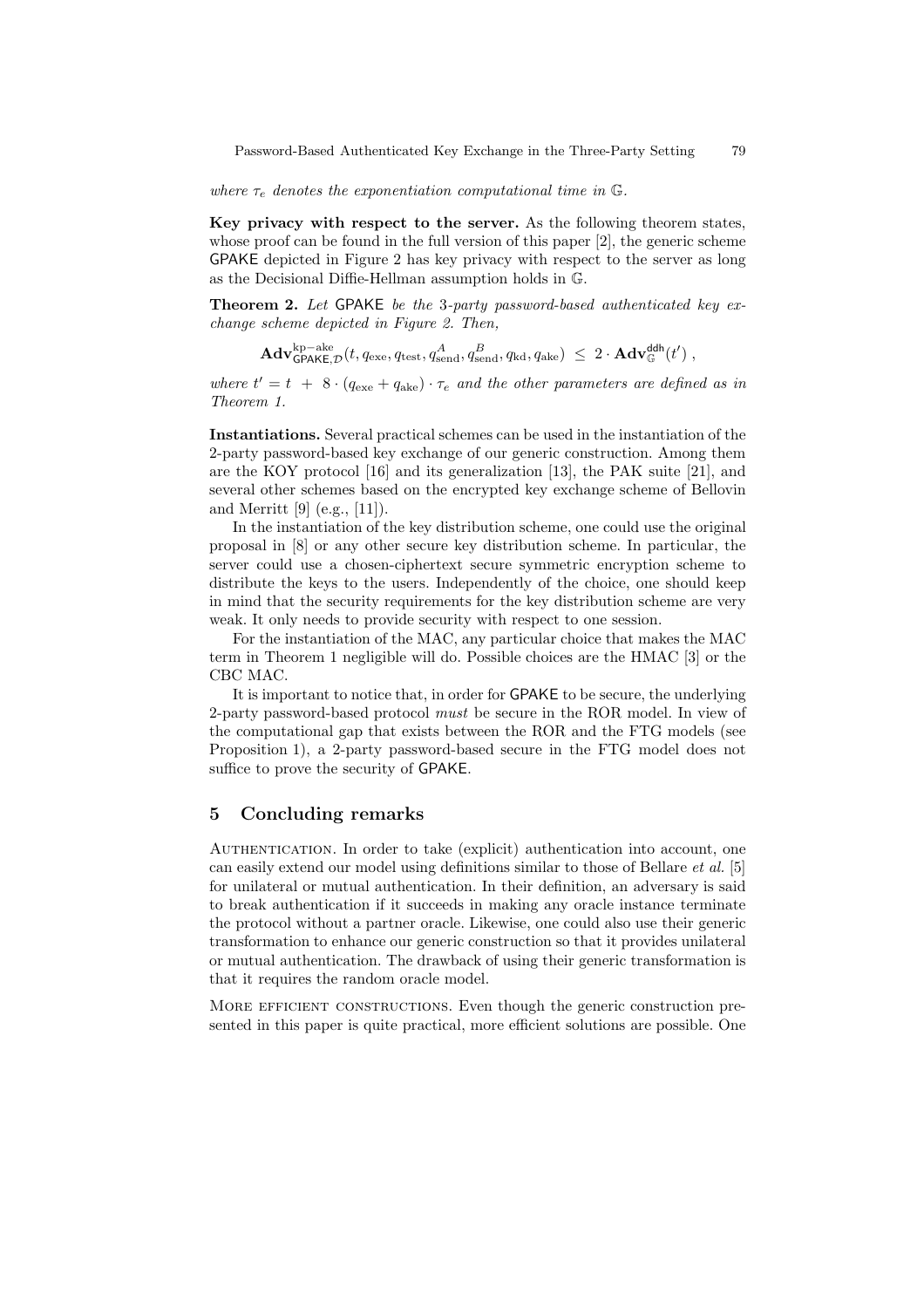example of such an improvement is a generic construction in which the key distribution and the final key exchange phases are combined into a single phase. One can easily think of different solutions for this scenario that are more efficient that the one we give. However, the overall gain in efficiency would not be very significant since the most expensive part of these two phases, the Diffie-Hellman protocol, seems to be necessary if key privacy with respect to the server is to be achieved. Perhaps the best way to improve the efficiency of 3-party passwordbased schemes is to adapt specific solutions in the 2-party model to the 3-party model, instead of treating these schemes as black boxes.

RELATION TO SIMULATION MODELS. In [24], the Find-Then-Guess model of [8] is shown to be equivalent to simulation models in the sense that a scheme that is proven secure in one model is also secure in the other model. By closely examining their proof, one can easily see that the equivalence does not apply to the case of password-based protocols due to the non-security-preserving reduction. It seems, however, that their proof of equivalence can be adapted to show the equivalence between the simulation model and the Real-Or-Random model that we introduce in this paper in the case of password-based protocols. This is also the subject of ongoing work.

# Acknowledgements

The work described in this document has been supported in part by the European Commission through the IST Programme under Contract IST-2002-507932 ECRYPT.

# References

- 1. M. Abdalla, M. Bellare, and P. Rogaway. The oracle Diffie-Hellman assumptions and an analysis of DHIES. In CT-RSA 2001, LNCS 2020, Springer-Verlag, Apr. 2001.
- 2. M. Abdalla, P.-A. Fouque, and D. Pointcheval. Password-based authenticated key exchange in the three-party setting. Full version of current paper. Available from authors' web pages.
- 3. M. Bellare, R. Canetti, and H. Krawczyk. Keying hash functions for message authentication. In CRYPTO'96, LNCS 1109, Springer-Verlag, Aug. 1996.
- 4. M. Bellare, A. Desai, E. Jokipii, and P. Rogaway. A concrete security treatment of symmetric encryption. In 38th FOCS, Oct. 1997.
- 5. M. Bellare, D. Pointcheval, and P. Rogaway. Authenticated key exchange secure against dictionary attacks. In EUROCRYPT 2000, LNCS 1807, Springer-Verlag, May 2000.
- 6. M. Bellare and P. Rogaway. Random oracles are practical: A paradigm for designing efficient protocols. In ACM CCS 93, Nov. 1993.
- 7. M. Bellare and P. Rogaway. Entity authentication and key distribution. In CRYPTO'93, LNCS 773, Springer-Verlag, Aug. 1994.
- 8. M. Bellare and P. Rogaway. Provably secure session key distribution the three party case. In 28th ACM STOC, May 1996.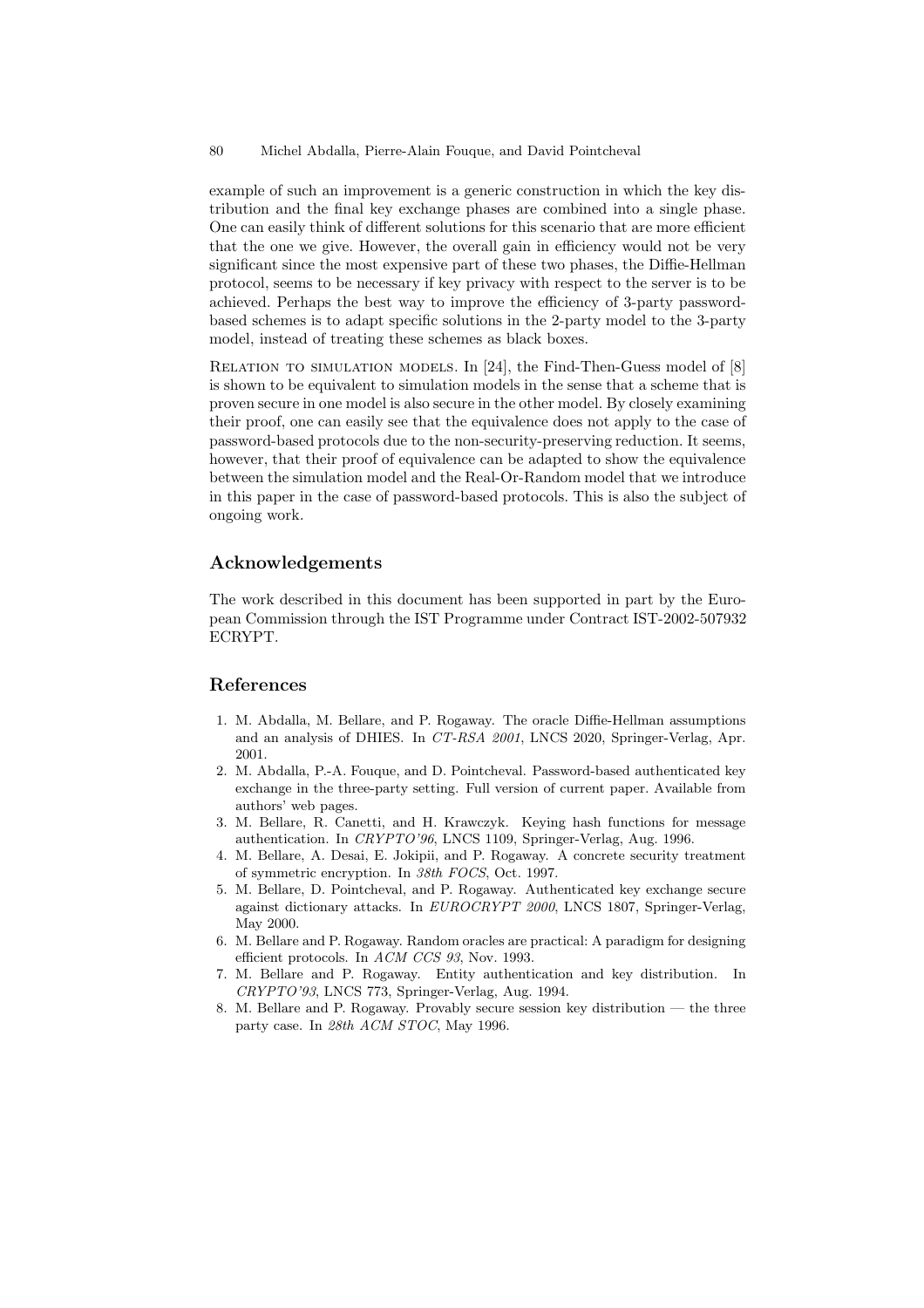Password-Based Authenticated Key Exchange in the Three-Party Setting 81

- 9. S. M. Bellovin and M. Merritt. Encrypted key exchange: Password-based protocols secure against dictionary attacks. In 1992 IEEE Symposium on Security and Privacy, May 1992.
- 10. V. Boyko, P. MacKenzie, and S. Patel. Provably secure password-authenticated key exchange using Diffie-Hellman. In EUROCRYPT 2000, LNCS 1807, Springer-Verlag, May 2000.
- 11. E. Bresson, O. Chevassut, and D. Pointcheval. New security results on encrypted key exchange. In PKC 2004, LNCS 2947, Springer-Verlag, Mar. 2004.
- 12. J. W. Byun, I. R. Jeong, D. H. Lee, and C.-S. Park. Password-authenticated key exchange between clients with different passwords. In ICICS 02, LNCS 2513, Springer-Verlag, Dec. 2002.
- 13. R. Gennaro and Y. Lindell. A framework for password-based authenticated key exchange. In EUROCRYPT 2003, LNCS 2656, Springer-Verlag, May 2003.
- 14. O. Goldreich and Y. Lindell. Session-key generation using human passwords only. In CRYPTO 2001, LNCS 2139, Springer-Verlag, Aug. 2001.
- 15. S. Halevi and H. Krawczyk. Public-key cryptography and password protocols. In ACM Transactions on Information and System Security, pages 524–543. ACM, 1999.
- 16. J. Katz, R. Ostrovsky, and M. Yung. Efficient password-authenticated key exchange using human-memorable passwords. In EUROCRYPT 2001, LNCS 2045, Springer-Verlag, May 2001.
- 17. H. Krawczyk. SIGMA: The "SIGn-and-MAc" approach to authenticated Diffie-Hellman and its use in the ike protocols. In CRYPTO 2003, LNCS 2729, Springer-Verlag, Aug. 2003.
- 18. C.-L. Lin, H.-M. Sun, and T. Hwang. Three-party encrypted key exchange: Attacks and a solution. ACM SIGOPS Operating Systems Review, 34(4):12–20, Oct. 2000.
- 19. P. MacKenzie, S. Patel, and R. Swaminathan. Password-authenticated key exchange based on RSA. In ASIACRYPT 2000, LNCS 1976, Springer-Verlag, Dec. 2000.
- 20. P. MacKenzie, T. Shrimpton, and M. Jakobsson. Threshold passwordauthenticated key exchange. In CRYPTO 2002, LNCS 2442, Springer-Verlag, Aug. 2002.
- 21. P. D. MacKenzie. The PAK suite: Protocols for password-authenticated key exchange. Contributions to IEEE P1363.2, 2002.
- 22. R. Needham and M. Schroeder. Using encryption for authentication in large networks of computers. *Communications of the ACM*, 21(21):993–999, Dec. 1978.
- 23. M. D. Raimondo and R. Gennaro. Provably secure threshold passwordauthenticated key exchange. In EUROCRYPT 2003, LNCS 2656, Springer-Verlag, May 2003.
- 24. V. Shoup. On formal models for secure key exchange. Technical Report RZ 3120, IBM, 1999.
- 25. J. G. Steiner, B. C. Neuman, and J. L. Schiller. Kerberos: An authentication service for open networks. In Proceedings of the USENIX Winter Conference, pages 191–202, 1988.
- 26. M. Steiner, G. Tsudik, and M. Waidner. Refinement and extension of encrypted key exchange. ACM SIGOPS Operating Systems Review, 29(3):22–30, July 1995.

# A Building blocks

Decisional Diffie-Hellman assumption: DDH. The DDH assumption states, roughly, that the distributions  $(g^u, g^v, g^{uv})$  and  $(g^u, g^v, g^w)$  are computation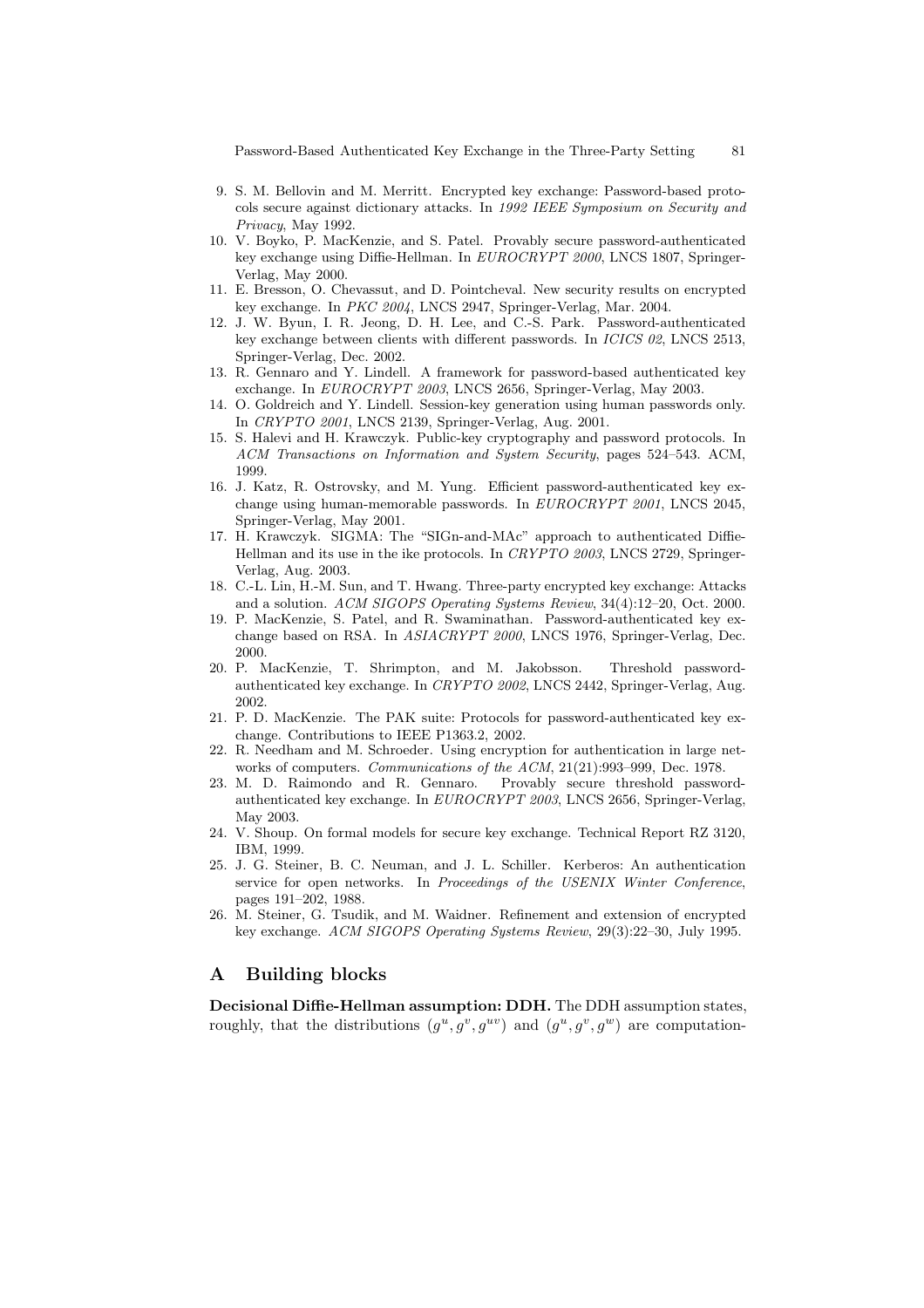ally indistinguishable when u, v, w are drawn at random from  $\{1, \ldots, |\mathbb{G}|\}$ . This can be made more precise by defining two experiments,  $\mathbf{Exp}_{\mathbb{G}}^{\text{ddh-real}}(\mathcal{A})$  and  $\text{Exp}_{\mathbb{G}}^{\text{ddh-rand}}(\mathcal{A})$ . In both experiments, we compute two values  $U = g^u$  and  $V = g^v$  to be given to A. But in addition to that, we also provide a third input, which is  $g^{uv}$  in  $\text{Exp}_{\mathbb{G}}^{\text{ddh-real}}(\mathcal{A})$  and  $g^z$  for a random z in  $\text{Exp}_{\mathbb{G}}^{\text{ddh-random}}(\mathcal{A})$ . The goal of the adversary is to guess a bit indicating the experiment it thinks it is in. We define the **advantage** of A in violating the DDH assumption,  $\mathbf{Adv}_{\mathbb{G}}^{\mathrm{ddh}}(\mathcal{A})$ , as  $Pr[\mathbf{Exp}_{\mathbb{G}}^{\text{ddh-real}}(\mathcal{A})=1]-Pr[\mathbf{Exp}_{\mathbb{G}}^{\text{ddh-random}}(\mathcal{A})=1].$  The advantage function of the group,  $\mathbf{Adv}_{\mathbb{G}}^{\mathrm{ddh}}(t)$  is then defined as the maximum value of  $\mathbf{Adv}_{\mathbb{G}}^{\mathrm{ddh}}(\mathcal{A})$ over all  $A$  with time-complexity at most  $t$ .

Message authentication codes (MAC). A Message Authentication Code  $MAC = (Key, Tag, Ver)$  is defined by the following three algorithms: (1) A MAC key generation algorithm Key, which on input  $1^k$ , produces a  $\ell$ -bit secret-key sk uniformly distributed in  $\{0,1\}^{\ell}$ ; (2) A *MAC generation algorithm* Tag, possibly probabilistic, which given a message m and a secret key  $sk \in \{0,1\}^{\ell}$ , produces an authenticator  $\mu$ ; and (3) A MAC verification algorithm Ver, which given an authenticator  $\mu$ , a message m, and a secret key sk, outputs 1 if  $\mu$  is a valid authenticator for m under sk and 0 otherwise.

Like in signature schemes, the classical security level for a MAC is to prevent existential forgeries, even for an adversary which has access to the generation and verification oracles. We define the **advantage** of  $A$ ,  $\text{Adv}_{\text{MAC}}^{\text{euf-cma}}(A)$ , as

$$
\Pr\left[sk \leftarrow \{0,1\}^{\ell}, (m,\mu) \leftarrow \mathcal{A}^{\text{Tag}(sk; \cdot), \text{Ver}(sk; \cdot, \cdot)}(): \text{Ver}(sk; m, \mu) = 1\right],
$$

and the **advantage function** of the MAC,  $\mathbf{Adv}_{\mathsf{MAC}}^{\text{euf-cma}}(t, q_g, q_s)$ , as the maximum value of  $\text{Adv}_{\text{MAC}}^{\text{euf-cma}}(\mathcal{A})$  over all  $\mathcal A$  that asks up to  $q_g$  and  $q_v$  queries to the generation and verification oracles, respectively, and with time-complexity at most t. Note that  $A$  wins the above experiment only if it outputs a *new* valid authenticator.

3-party key distribution. A secure key distribution protocol KD is a 3-party protocol between 2 parties and a trusted server S where S picks a session key at random and securely sends it to the users. The security model, formally introduced in [8], is a generalization of that for 2-party authenticated key exchange protocols, to which a new oracle was added to represent the trusted server. Their security is in the Find-Then-Guess model, using the terminology that we introduced for key exchange protocols.

In our generic construction, we only need a KD secure with respect to a single session since the symmetric keys used as input to the key distribution protocol differ from session to session. They are the session keys obtained from the 2-party password-based authenticated key exchange protocols between the server and each of the two parties. Since in this case, both the Find-Then-Guess and Real-Or-Random notions are equivalent, we opted to use their definition (i.e. FTG) adapted to our terminology. That is, we define  $\text{Adv}_{KD}^{\text{ftg-kd}}(\mathcal{A})$  as the **advantage** of adversary  $\mathcal A$  in violating the semantic security of a key distribution KD in the FTG sense, and  $\text{Adv}_{KD}^{\text{ftg-kd}}(t, s, r)$  as the advantage function of KD,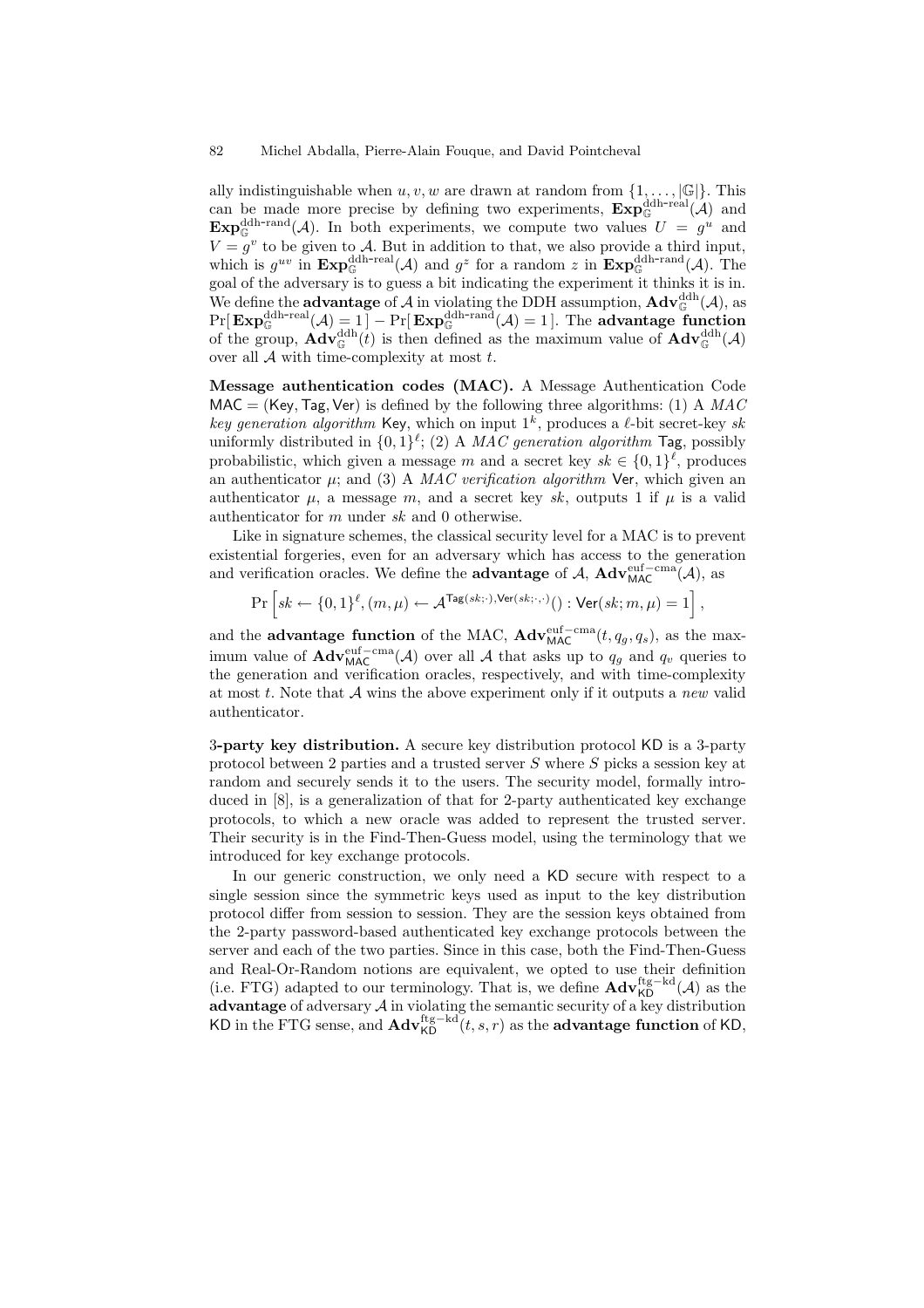which is the maximum value of  $\mathbf{Adv}_{KD}^{ftg-kd}(\mathcal{A})$  over all  $\mathcal{A}$  with time-complexity at most  $t$ , asking Send queries with respect to at most  $s$  sessions and asking at most r Reveal queries.

### B Relations between notions

In this section, we prove the relation between the Find-Then-Guess (FTG) and Real-Or-Random (ROR) notions of security for authenticated key exchange protocols. The relation is not specific to password-based schemes, but its implications are more important in that scenario. We do not present proofs for the forward-secure case as these proofs can be easily derived from the proofs in the non-forward-secure case.

Lemma 1. For any AKE,  $\mathbf{Adv}_{\mathsf{AKE}}^{\mathsf{ftg}-\mathsf{ake}}(t,q_{\mathrm{send}},q_{\mathrm{reveal}},q_{\mathrm{exe}}) \leq 2 \cdot \mathbf{Adv}_{\mathsf{AKE}}^{\mathsf{ror}-\mathsf{ake}}(t,$  $q_{\rm send}, q_{\rm reveal} + 1, q_{\rm exe}).$ 

*Proof.* In order to prove this lemma, we show how to build an adversary  $A_{\text{ror}}$ against the semantic security of an authenticated key exchange AKE protocol in the ROR model given an adversary  $A_{\text{ftg}}$  against the semantic security of the same protocol  $AKE$  in the FTG model. We know that  $A_{\text{ftg}}$  has time-complexity at most t and that it asks at most  $q_{send}$ ,  $q_{reve}$ , and  $q_{exe}$  queries to its Send, Reveal, and Execute oracles, respectively.

The description of  $A_{\text{ror}}$  is as follows.  $A_{\text{ror}}$  starts by choosing a bit b uniformly at random and starts running  $A_{\text{ftg}}$ . If  $A_{\text{ftg}}$  asks a Send query, then  $A_{\text{ror}}$  asks the corresponding query to its Send oracle. If  $A_{\text{ftg}}$  asks a Execute query, then  $A_{\text{ror}}$ asks the corresponding query to its Execute oracle. If  $A_{\text{ftg}}$  asks a Reveal query, then  $A_{\text{ror}}$  asks a Test query to its Test oracle and uses the answer it receives as the answer to the Reveal query. If  $A_{\text{ftr}}$  asks a Test query, then  $A_{\text{ror}}$  asks the corresponding query to its Test oracle. If  $b = 1$ , then  $\mathcal{A}_{\text{ror}}$  uses the answer it received as the answer to the Test query. Otherwise, it returns a random key to  $\mathcal{A}_{\text{ftg}}$ . Let b' be the final output of  $\mathcal{A}_{\text{ftg}}$ . If  $b' = b$ , then  $\mathcal{A}_{\text{ror}}$  outputs 1. Otherwise, it outputs 0.

Note that  $\mathcal{A}_{\text{ror}}$  has time-complexity at most t and asks at most  $q_{\text{send}}$ ,  $q_{\text{reval}} +$ 1, and  $q_{\text{exe}}$  queries to its Send, Test, and Execute oracles, respectively.

In order to analyze the advantage of  $A_{\text{ror}}$ , first consider the case in which its Test oracle returns random keys. It is easy to see that, in this case,  $A_{\text{ftg}}$ cannot gain any information about the hidden bit  $b$  used to answer its single Test query. Therefore, the probability that  $\mathcal{A}_{\text{ror}}$  outputs 1 is exactly  $\frac{1}{2}$ . Now consider the case in which its Test oracle returns the actual sessions keys. In this case, the simulation of Reveal is perfect and  $A_{\text{ror}}$  runs  $A_{\text{ffg}}$  exactly as in the experiment defining the semantic security of  $A_{\text{ftg}}$  in the FTG model. Therefore, the probability that  $\mathcal{A}_{\text{ror}}$  outputs 1 is exactly  $\frac{1}{2} + \frac{1}{2} \mathbf{Adv}_{\mathsf{AKE}}^{\mathsf{ftg}-\text{ake}}(\mathcal{A}_{\mathsf{ftg}})$  and, as a  $\text{result, }\mathbf{Adv}_{\mathsf{AKE}}^{\mathsf{ftg-ake}}(\mathcal{A}_{\mathsf{ftg}})\leq 2\cdot \mathbf{Adv}_{\mathsf{AKE}}^{\mathsf{ror-ake}}(\mathcal{A}_{\mathsf{ror}})\leq \mathbf{Adv}_{\mathsf{AKE}}^{\mathsf{ror-ake}}(t,q_{\text{send}},q_{\mathsf{reveal}}+\mathsf{der}_{\mathsf{At}})$  $1, q_{\text{exe}}$ . The lemma follows easily.

Lemma 2. For any AKE,  $\mathbf{Adv}_{\mathsf{AKE}}^{\text{tor}-\text{ake}}(t, q_{\text{send}}, q_{\text{test}}, q_{\text{exe}}) \leq q_{\text{test}} \cdot \mathbf{Adv}_{\mathsf{AKE}}^{\text{ftg}-\text{ake}}(t,$  $q_{\text{send}}, q_{\text{test}} - 1, q_{\text{exe}}).$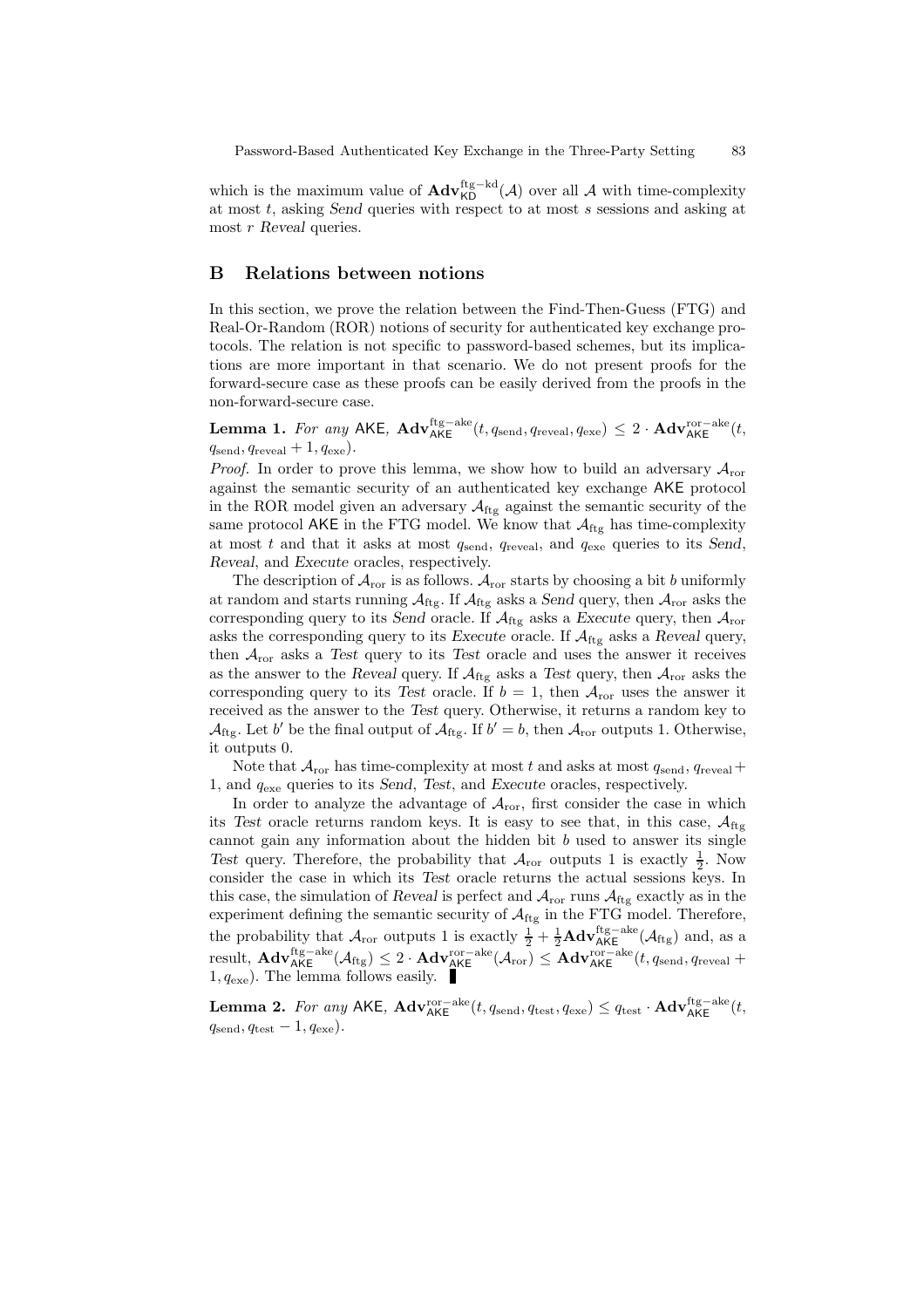*Proof.* In order to prove this lemma, we show how to build a sequence of adversaries  $\mathcal{A}^i_{\text{ftg}}$  against the semantic security of an authenticated key exchange AKE protocol in the FTG model given an adversary  $A_{\text{ror}}$  against the semantic security of the same protocol  $AKE$  in the ROR model. We know that  $A_{\text{ror}}$  has time-complexity at most  $t$  and that it asks at most  $q_{\text{send}}$ ,  $q_{\text{test}}$ , and  $q_{\text{exe}}$  queries to its Send, Test, and Execute oracles, respectively.

The proof uses a standard hybrid argument, in which we define a sequence of  $q_{\text{test}}+1$  hybrid experiments  $V_i$ , where  $0 \leq i \leq q_{\text{test}}$ . In experiment  $V_i$ , the first  $i-1$ queries to the Test oracle are answered using a random key and all remaining Test queries are answered using the real key. Please note that the hybrid experiments at the extremes correspond to the real and random experiments in the definition of semantic security in the ROR model. Hence, in order to prove the bound in the lemma, it suffices to prove that the difference in probability that adversary  $\mathcal{A}_{\text{ror}}$  returns 1 between any two consecutive experiments  $V_i$  and  $V_{i-1}$  is at most  $\text{Adv}_{\text{AKE}}^{\text{ftg-ake}}(t, q_{\text{send}}, q_{\text{test}}-1, q_{\text{exe}})$ . This is achieved by building a sequence of  $q_{\text{test}}$ adversaries  $\mathcal{A}^i_{\text{ftg}}$ , as described below.

Let  $\mathcal{A}^i_{\text{ftg}}$  be a distinguisher  $\mathcal{A}^i_{\text{ftg}}$  for experiments  $V_i$  and  $V_{i-1}$ , where  $1 \leq i \leq$  $q_{\text{test}}$ .  $\mathcal{A}^i_{\text{ftg}}$  starts running  $\mathcal{A}_{\text{ror}}$  answering to its queries as follows. If  $\mathcal{A}_{\text{ror}}$  asks a Send or Execute query, then  $A_{\text{ftg}}$  answers it using its corresponding oracle. If  $A_{\text{ror}}$  asks a Test query, then  $A_{\text{ftg}}$  answers it with a random key if this query is among the first  $i - 1$ . If this is the *i*-th Test, then  $A_{\text{ftg}}$  uses its Test oracle to answer it. All remaining Test queries are answered using the output of the Reveal query.  $A_{\text{ftg}}$  finishes its execution by outputting the same guess bit b outputted by  $\mathcal{A}_{\text{ror}}$ .

Note that  $\mathcal{A}^i_{\text{ftg}}$  has time-complexity at most t and asks at most  $q_{\text{send}}$ ,  $q_{\text{test}}-1$ , and  $q_{\text{exe}}$  queries to its Send, Reveal, and Execute oracles, respectively.

In order to analyze the advantage of  $\mathcal{A}^i_{\text{ftg}}$ , first notice that when Test oracle returns a random key,  $\mathcal{A}_{\text{ftg}}^i$  runs  $\mathcal{A}_{\text{ror}}$  exactly as in the experiment  $V_i$ . Next, notice that when Test oracle returns the real key,  $\mathcal{A}^i_{\text{ftg}}$  runs  $\mathcal{A}_{\text{ror}}$  exactly as in the experiment  $V_i$ . It follows that the difference in probability that adversary  $\mathcal{A}_{\text{ror}}$  returns 1 between experiments  $V_i$  and  $V_{i-1}$  is at most  $\mathbf{Adv}_{\mathsf{AKE}}^{\mathsf{ftg}-\text{ake}}(\mathcal{A}_{\text{ror}}) \leq$  $\mathbf{Adv}_{\mathsf{AKE}}^{\mathsf{ftg-ake}}(t, q_{\text{send}}, q_{\text{test}} - 1, q_{\text{exe}})$ . The lemma follows easily.

Even though the reduction in Lemma 2 is not security-preserving (i.e., there is a non-constant factor loss in the reduction), it does not imply that a gap really exists— there might exist a tight reduction between the two notions that we have not yet found. In order to prove that the non-constant factor loss in the reduction is indeed intrinsic, we need to show that there exist schemes for which the gap does exist.

To achieve this goal, one can use techniques similar to those used to prove that a gap exists between the Left-Or-Right and Find-Then-Guess notions of security for symmetric encryption schemes [4]. In that paper, they show how to construct a new symmetric encryption scheme  $\mathcal{E}'$  from a secure encryption scheme  $\mathcal E$  such that  $\mathcal E'$  exhibits the gap.  $\mathcal E'$  was constructed in such a way that its encryption function works like the encryption function of  $\mathcal E$  most of the time, except in a few cases (which are easily identifiable) in which the ciphertext it